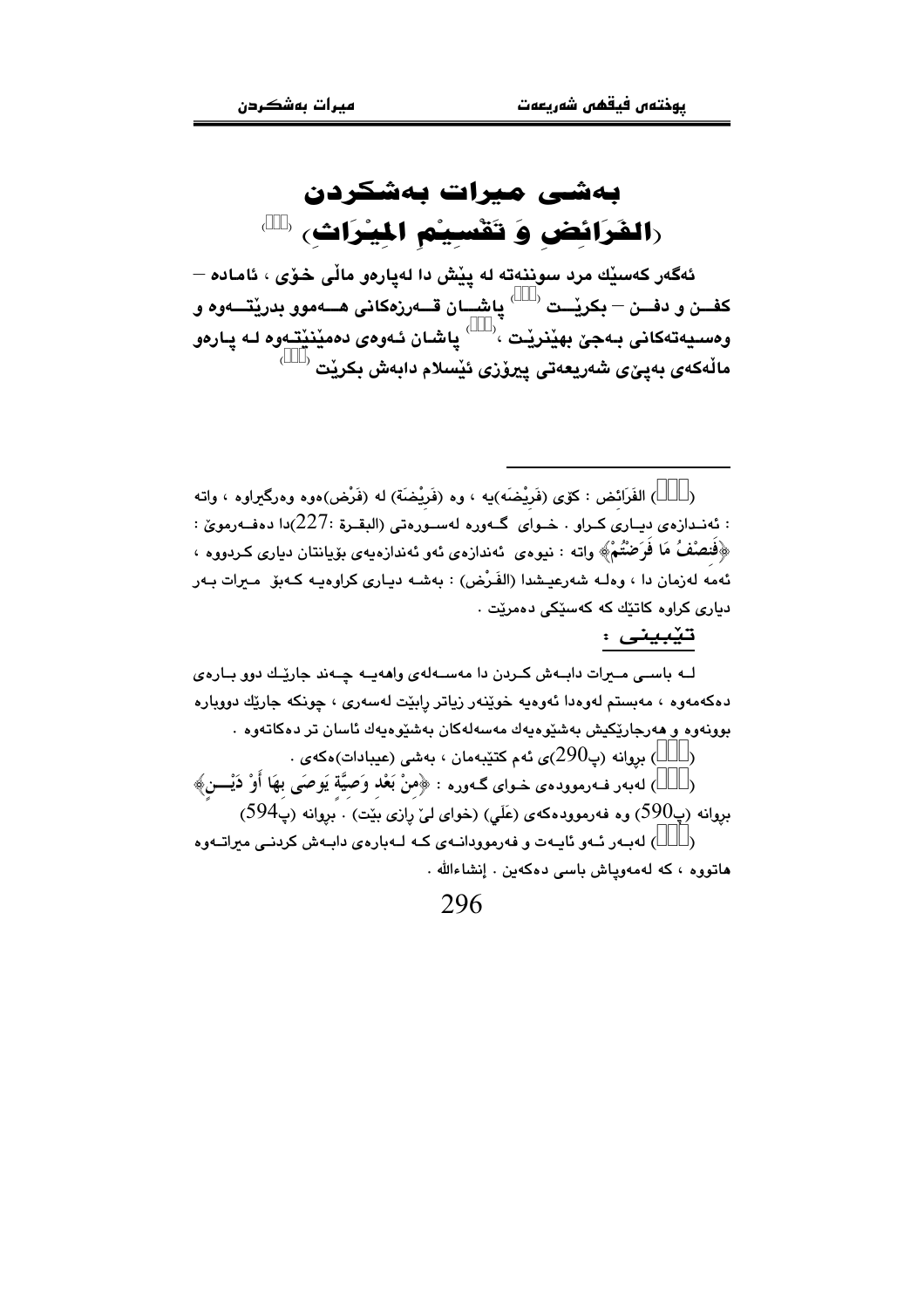بەبىّ ئەوەي ستەم بكريْت لـەھيچ كەسىيّك لەوانـەي ميراتيـان بـەر دەكـەويْت  $^{\circ}$  جا خواي گەورە لە سورەتى (النساء : 11 ، 12 ، 176)دا  $^{\circ}$ 

) عەرەب لەكاتى نەڧامىدا ، يێش ئيسلام تـەنھا مىراتيـان بـه ييـاو دەدا و  $\lambda$ ئافرەتيان ليٰ بيٰ،بەش دەكرد ، وەتـەنھا بـه گـەورەكانيان دەدا و مناليّان لـيٰ بيٰ،بـەش دهکرد ، جا کاتٽك کـه ئيسلام هـات هـهموو خـاوهن مافٽِك مـافي خـوّي پـێدا و نـاوي ئهوهشي به ﴿وَصيَّةٌ منَ اللهُ﴾ (النـساء :12) و ﴿فَرِيْضَةٌ مـــنَ اللهُ﴾ (النـساء :11) نـا لەياش ئەوەيش ھەرەشەيەكى زۆر توندى لەوانە كردوە كەوا يێڃەوانەي شـەريعەتى خـوا دهكـهن لـهميرات بـهش كـردن دا وهك لهسـورهتي (النـساء :13 ، 14) دا دهفـهرمويِّ : ﴿تلْكَ حُدُودُ الله ، وَمَنْ يُطع اللهَ وَرَسُولَهُ يُدْخلْهُ جَنَّات تَجْري منْ تَحْتهَـــا الأَنْهَـــارُ خَالديْنَ فيْهَا وَذَلَكَ الفَوْزُ العَظَيْمِ ، وَمَنْ يَعْص اللّهَ وَرَسُولُهُ وَيَتَعَدَّ حُدُودَهُ ۖ يُدْخلْهُ نَـــارَاً خَالُدَاً فَيْهَا وَلَهُ عَـــذَابٌ مُهـــيَنٌ﴾ واتــه : ئـهمــه ســنووري خـوايــه ، وه هــهر كهُسـێكيش گویٌ(ایهُانّی خواو یێغهمبهرهکهی بێت ، ئـهوه دهیخاتـه بهههشـتانێکهوه کـهوا جۆرەهـا رووبـار بەژێرىـدا تێيـەر دەبێـت ، وە بەھەميـشەيى تێيـدا دەمێنێتـەوە ، وە ئەمـەيش ســهرکهوتن و بردنــهوهی گهورهيــه ، وه ئهوهيــشى کــهوا بــێ گــوێی فهرمانــهکانی خــواو یێغەمبەرەكـەي بكـات ، وە لـه سـنوورى ئـهو لادات ئـهوه دەيخاتـه ئـاگرى دۆزەخـەوە بهههمیشهیی تێیدا دهمێنێتهوه ، وه سزای یهکی زۆر ریسواکهری بۆ هەیە .

) خواي گهوره له سورهتي (النساء :11) دا دهفهرمويّ : ﴿يُوصيْكُم اللَّهُ في أَوْلاَدكُم للذَّكَرِ ۚ مثْلُ حَظٍّ الأُنْفَيَيْنِ فَإِنْ كُنَّ نسَاءً فَوْقَ إِثْنَتَيْنِ فَلَهُنَّ ثُلُغَــا مَــاتَرَكَ وَإِنَّ كَانَتْ وَاحَدَةً فَلَهَاَ النَّصْفُ وَلأَبَوَيْهَ لَكُلِّ وَاحَد منْهُمَا السُّدُسَ ممَّا تَرَكَ إنْ كَانَ لَهُ وَلَدٌ فَإِنْ لَمْ يَكُنْ لَهُ وَلَدٌ وَوَرِثَهُ أَبَوَاهُ فَلَأُمَّه الَّثُّلُثُ فَإِنْ كَانَ لَهُ إخْوَةٌ فَلأُمَّه السُّدُسُ منْ بَعْــد وَصَيَّة يُوصىي بهَا أَوْ دَيْنَ ، آبَاؤُكُمْ وَأَبْنَائُكُمْ لاَتَدْرُونَ أَيُّهُمْ ۚ أَقْرَبُ لَكُمْ نَفْعًا فَرَيْضَةً منَ اللهُ إِنَّ اللَّهُ كَانَ عَلَيْمَاً حُكيْمَـــأَ﴾ واتــه : خـواي گــهوره لــهبارهي رؤلهكانتانـهوه بينتــان رادُهگەپپەنێت كـﻪ بِـۆ كـور بـﻪ ئەنـدازەي دوو كـچ مېراتــي بـﻪر دەكـﻪوێت ، جـا ئەگـﻪر رۆلەكانتان تەنھا ئافرەت بوون لە دوان بەسەرەوە ، ئەوە دوو لەسەر سىّ (ــــ) يـان بـەر دهکهويّت ، وه ئهگهر پهکێکيش بێت ئهوه نيـوه (ـــــ)ی بـهر دهکـهويّت ، وه بـۆ بـاوك و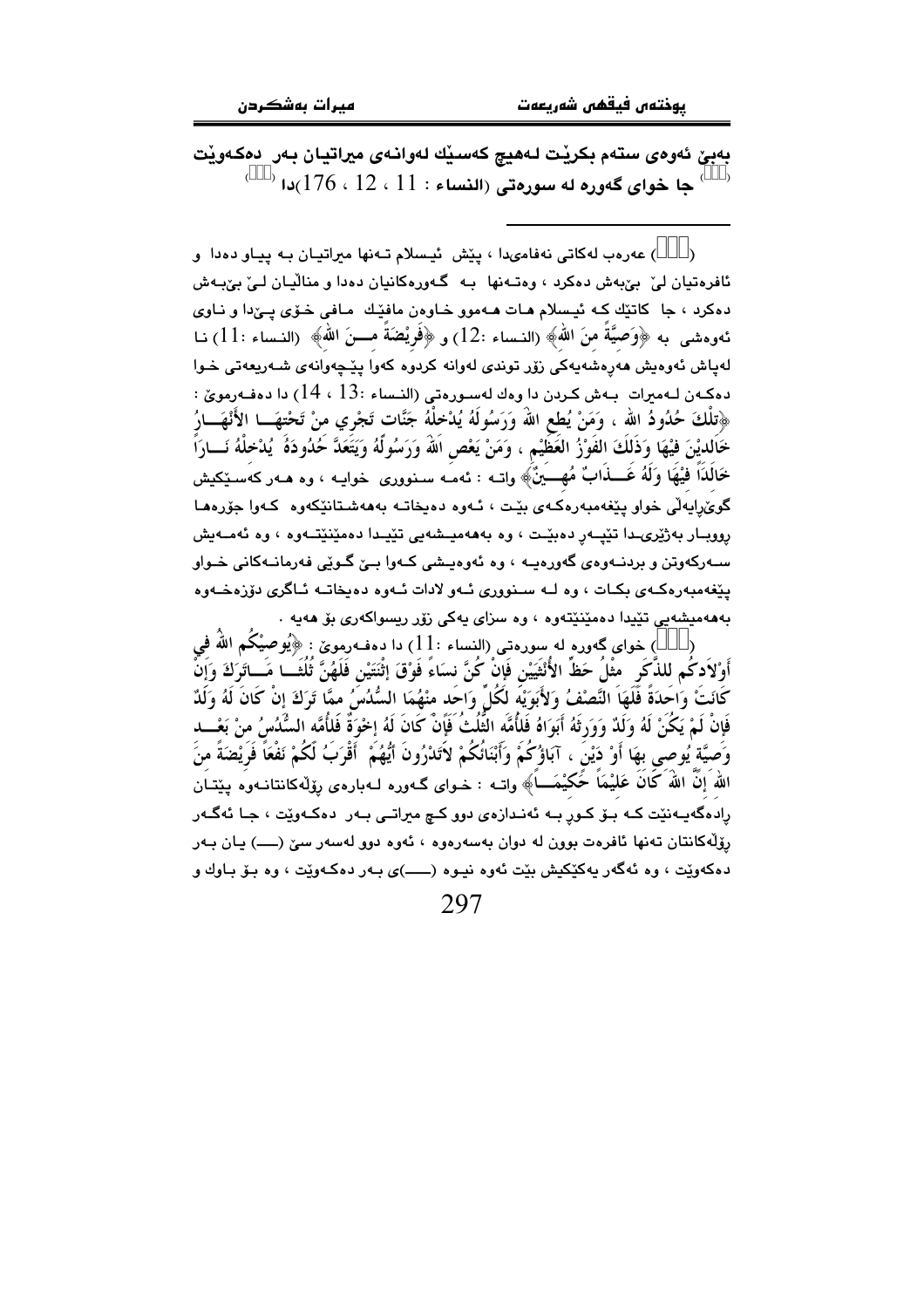دابکي – مردووهکه – ههريهکهبان شهش بهك (ــــ)ي بهر دهکهوٽت لـهوهي بـهجےّي دههێڵێت ئەگەر رۆلەي ھەبور ، جا ئەگەر رۆلەي نەبور و بەتەنھا باوك و دايـك مـىرات بـەر ین ، ئەوە دابك سے بەك (ــــ)ى بـەر دەكـەوپّت ، وە ئەگـەر مردوەكـە بـراى ھـەبوو ئـەوە دابکی شەش بەك (ــــ)ى بـەر دەكـەوێت ، ئەمـە يـاش بـەجىّ ھێنـانى وەسىيەتەكانى كـە وهسپهتي يئ دهکات وه دانـهوهي قـهرزارێکاني ئێـوه نـازانن بـاوك و دايـك و رۆڵـهکانتان کامیان بۆ ئێوه بەسوودتره ، ئەمە ئەندازەيە لەلايەن خوای گەورە خۆيەوە ديـارى كـراوە ، بەراستى خواي گەورە زانابەوە و دانابە .

وه لهسورهتي (النساء :12) دا خواي گەورە دەفـەرموێ : ﴿وَلَكُمْ نصْفُ مَــاتَرَكَ أَرْوَاجُكُمْ إِنْ لَمْ يَكُنْ لَهُنَّ وَلَدٌ فَإِنْ كَانَ لَهُنَّ وَلَدٌ فَلَكُمُ الرُّبُعُ ممَّا تَرَكْنَ منْ بَعْد وَصيّة يَوْصِيْنَ بِهَا أَوْ دُيْنِ ، وَلَهُنَّ الرُّبُعُ ممَّا تَرَكْتُمْ إِنَّ لَمْ يَكُنْ لَكُمْ وَلَدٌ فَإِنْ كَانَ لَكُمْ وَلَــدًّا فَلَهُنَّ الثَّمُنُ ممَّا تَرَكْتُمْ منْ بَعْد وَصَيَّة تُوْصُونَ بهَا أَوْ دَيْن ، وَإنْ كَانَ رَجُـــلٌ يُــوْرَثُ كَلاَلَةً أَوْ إِمْرَأَةٌ وَلَهُ أَخٌ أَوْ أُحْتٌ فَلكُلِّ وَاحِد مِنْهُمَا السُّدُسُ فَإِنْ كَانُوا أَكْثَرَ منْ ذَلــكَ فَهُمْ شُرَكَاءُ في الثُّلُثُّ منْ بَعْد وَصَيِّة يُوْصَىً بَهَا أَوْ دَيْنِ غَيْرَ مُضَارٍ وَصيّةً منَ اللهَ وَاللهُ عَلَيْمٌ حَلَيْمٌ﴾ واته : وه نبوه (\_)ى مُيراتى ژنهكانتان بهرٌ دهكهويّت ئُهگهر رؤلُه يان نهبيّت ، وه ئەگەر رۆلەيان ھەبێت ئەوە چواريەك (ــــ)ى مىراتيەكانيانتان بـەر دەكـەوێت ، يـاش بهجي هێناني وهسيهتهکانيان که وهسيهتي پيّ دهکهن وه دانـهوهي قـهرزارێکانيان ، وه ئـهوانيش — ژنـهکانتان — چـواريهك (ـــــ)ي ميراتيـهکاني ئێوهيـان بـهر دهکـهوێت ئهگـهر رۆلەتان نەبێت ، جا ئەگەر رۆلەتان ھەبێت ئـەوە ھـەروەھا ھەشىت يـەك (ــــــ) يـان بـەر دهکەوپّت ، پاش بەجىّ ھێنانى وەسپەتەکانتان کە دەپکەن وە دانـەوەي قـەرزارێکانتان ، وه ئهگهر پياوێك پان ژنێك مردن و باوك و دايك و رۆلّەيان نەبوو و مېراتيەكەي بۆ برايــەكى دایکی یان خوشکێکی دایکی مایهوه ، ئهوه ههریهکه شهش یهك (ـــ) ی بهر دهکهوێت ، وه ئهگەر لەوه رۆرتىر بىوو – دوو بىرا وخوشك يان زياتر - ئـەوە لـه سـى يـەك (ــــ) دا شهريکن ۔ بهبيٰ جياوازي لهنٽوان خوشك وبرادا ۔ ئهمهپاش بهجيٰ هێنـاني وهسـيهتێك کـه وهسپەتى يې كردوه وه دانەوەي قەرزارێكانى ، بەو مەرجەي بۆ زيان لې دان نەبێت ئەمە وهسـيهتێکه لهلايـهن خـواوه بــۆ ئێـوه ، وه خــواى گــهورهيش زانايــه و بهئارامــه وه لــه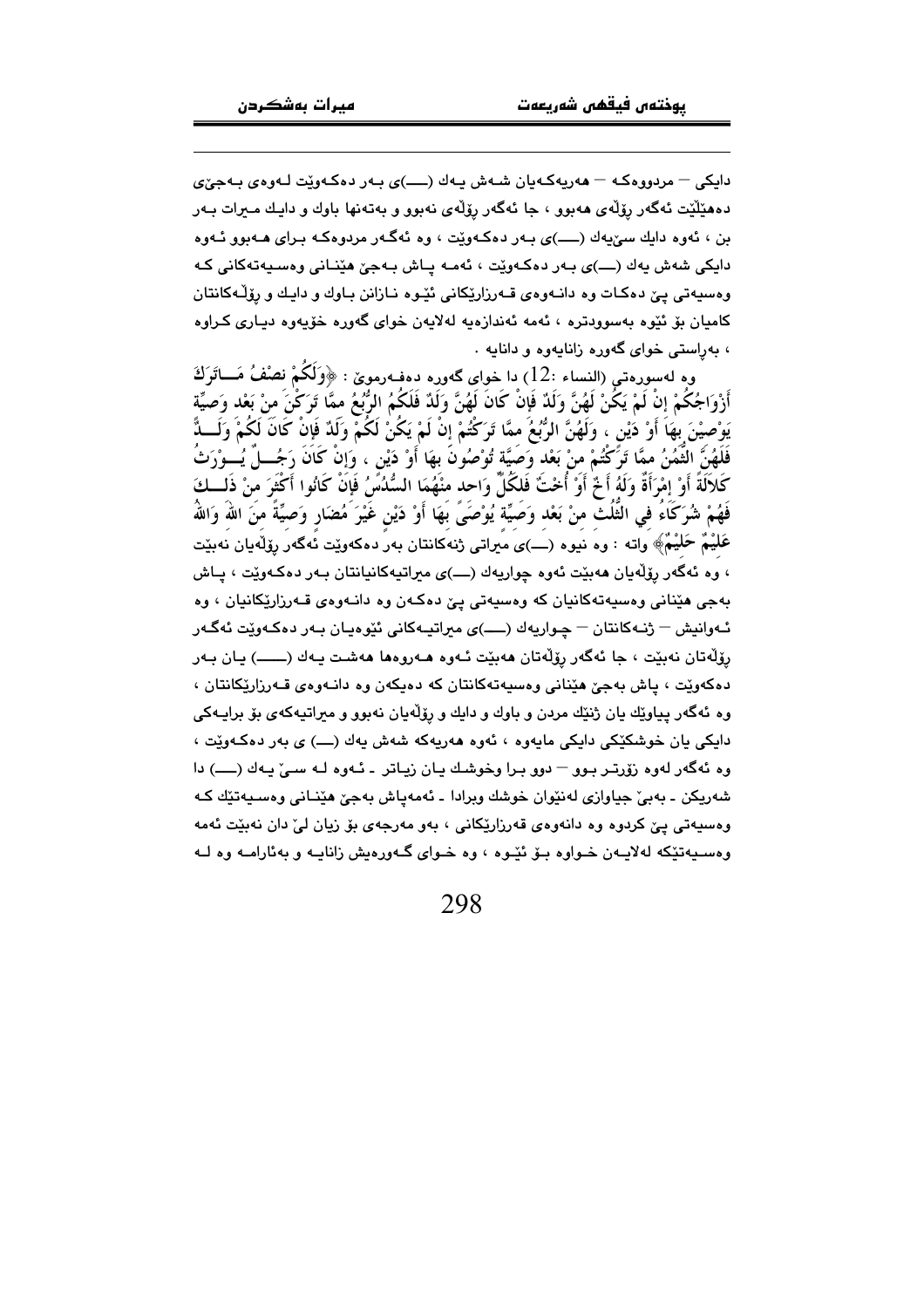<sup>6</sup> زۆر لەمەسـەلەكانى دابـەش كردنـى وه سـورهتهکانی تـری قورئـان دا <sup>(</sup> ميراتمان بۆ ړوون دەكاتەوە <sup>(</sup>

سورەتى (النساء :176)دا دەفەرمويّ : ﴿يَسْتَفْتُونَكَ فِي الكَلالَة إِنْ إِمْرُوٌّ هَلَكَ لَيْسَ لَهُ وَلَدٌ وَلَهُ أُحْتٌ فَلَهَا نصْفُ مَاتَرَكَ وَهُوَ يَرِثُهَا إِنْ لَمْ يَكُنْ لَهَا وَلَدٌ وَإِنْ كَانَتَا إثْنَتَيْن فَلَهُمَا الثُّلُثان ممَّا تَرَكَ وَإنْ كَانُواْ إخْوَةً رجَالاً وَنسَاءً فَللْذَّكَر مثْلُ حَظٍّ الأُنْثَيَيْن يُبَيِّنُ اللهُ لَكُمْ أنْ تَضلُّواْ وَاللَّهُ بكُلِّ شَيء عَلَيمٌ﴾ واته : پرسيار لَـهتق دهكـهن – ئـهى پێغَهمبـهرى خـوا (ﷺ) – لــه باره ي (الكلالــه) هوه ، ئه گــه ر بياويــك مــرد و رۆڵــه ي نــه بيّت وه – تــه نها – خوشـکێکی هــه بێت ئــهوه نيــوهي مىراتيهکـهي بـهر دهکـهوێت وه ئــهويش – پياوهکـه – .<br>ھەمور مېراتيەكەي ئەوي – خوشكەكەي ئەگەر مرد – بەر دەكەوپّت ئەگەر رۆلەي نەبور ، جا ئەگەر خوشكەكان دوان بوون دوو لەسەرسى ّ يان (ــ)يان بەر دەكەوێت لە مىراتپەكەي . وه ئەگەر چەند براو خوشكێك بوون ئەوە بۆ براكان دوو ئەوەنىدەي خوشىكەكانيان بـەر دهکهويّت ، خوای گهوره شهرعي خوّی بوّ ئيّوه روون دهکاتهوه تاوهکو گـومرا نـهين ، وه خواي گەورە زانايە بەھەموو شتێك .

) وهك له سورهتي (الانفال :57) دا خـواي گـهوره دهفـهرمويّ : ﴿وَأُولُـــواْ الأَرْحَام بَعْضُهُمْ أَوْلَى بَبَعْضٍ في كَتَابِ اللهِ إنَّ اللهَ بكُلِّ شَيءٍ عَلَيْمٌ﴾ واتــه : وه خـزم و کهس و کار مهندیکیان شیاو ًترن به رانبـهر بـه مهندیکی تریـان لـه شـهریعهتی خـوادا وه خــوای گــهوره بــه هــهموو شــتێك زانايــه . وه لهســورهتي (النــساء :7) دا خــوای گــهوره دهف رمويِّ : ﴿للرِّجَالِ نَصِيْبٌ ممَّا تَرَكَ الوَاللَّانِ وَالأَقْرَبُونَ وَللنِّسَاءِ نَصِيْبٌ ممَّا تَــرَكَ الوَاللاَان وَالأَقْرَبُونَ ممَّا قَلَّ منْهُ أَوْ كَثُرَ نَصيْبَاً مَفْرُوضَاً﴾ واته : بق ييـاوانَ بهشـێك ههيـه .<br>لهو ً میراتیهی که باوك و دایـك و خزمـان بـهجیی دهـمـیّلن وه بــوّ ئافرهتـانیش بهشـیّك ههبه لهوهي بياوك و دابيك و خزميان بيهجري دههيلٽن ، ئيبتر كيهم بيّت بيان زوّر ، ئهميه .<br>بەش<u>ت</u>كى ي<u>تو</u>يست كراوە لەلايەن خوا*ى* گەورەوە .

وه هەروەها ئايەتى تريش زۆرە كەوا بە (مُجْمَل)ى باسى مـبرات دەكـات بـﻪلاّم بـﻪ (مُفَصَّل)ی لهوسیؒ ئابهتهی بیٚشوودا کهله (پ $600$ دا باسمان کرد روون کراوهتهوه  $\cdot$ 

ر ه پې د او سوودانه مله نايه ته کاني ميراته وه وهري ده گرين انه مانهن :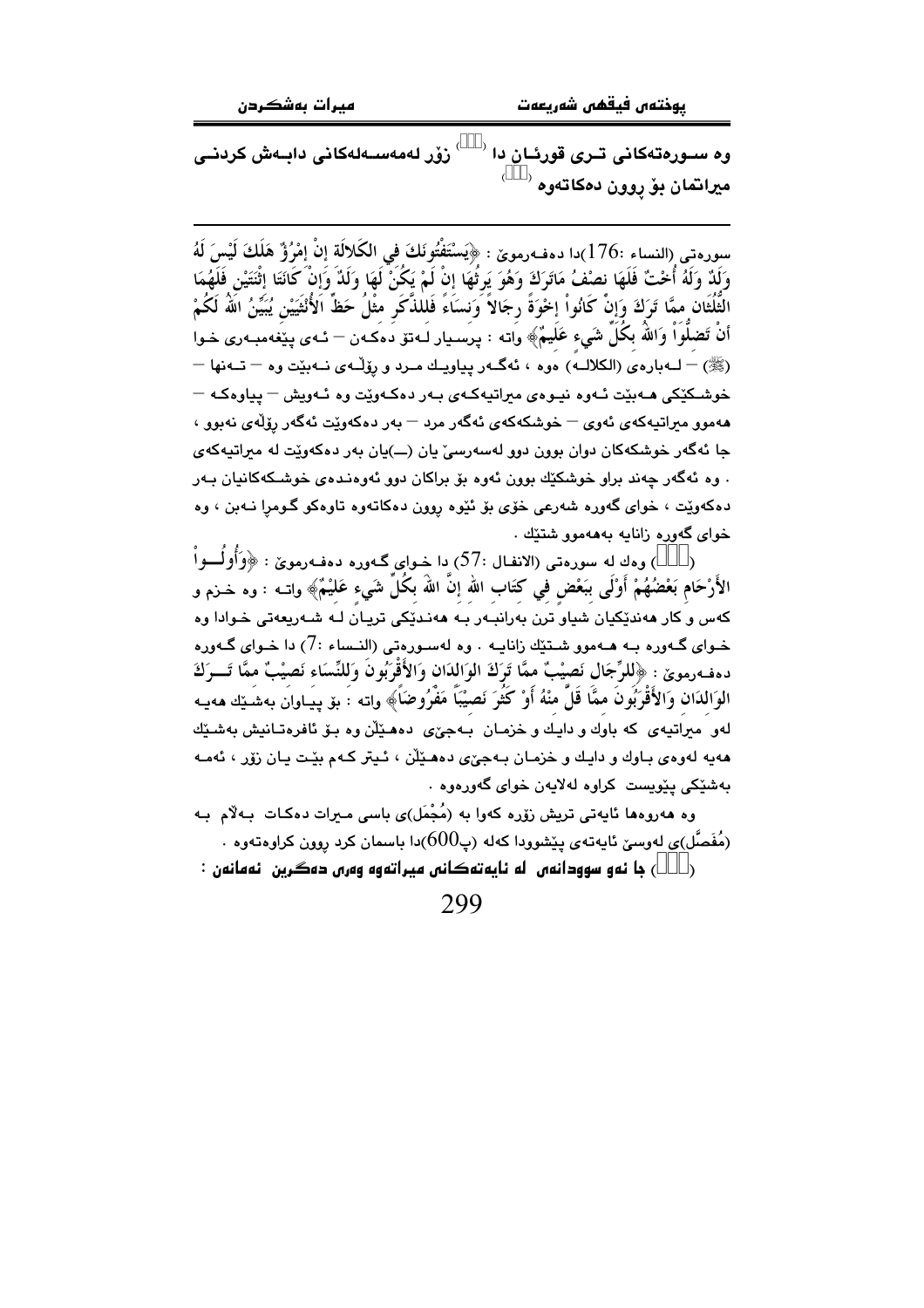يهكهم : حوكمي رۆڵه (كور و كچ) :

ئەگـەر مردووەكـە يـەك كـور و يـەك كـچى لـەدوا بـەجێ مـا ، ئـەوە مىراتەكـە  $-1\,$ لـهنيواني هـهردوکيان دا بـهش دهکرييت بـوّ کورهکـه دووبـهش و بـوّ کـچهکهيش ىەشتك .

ئهگەر چەند كور و چەند كچێك بوون ، ئەوە مېراتيەكە بـەش دەكـەن بـۆ كـور  $\!-2$ دوو ئەوەندەي كچ .

ئهگەر لەگەلّ رۆڭەكان دا خـاوەن بەشـى ديـارى كـراو ھـەبوو وەك ژن و پيـاو و $\mathcal 3$ دايك و باوك ، ئەوە لەيێش دا بەشى خاوەن بەشە ديارى كراوەكـان دەدرێت ، ياشان ئەوەي مايەوە دابەش دەكريت لەنيوان رۆلّەكانى دا بىۆ ھـەر كوريّك دوو ئەوەندەي كچێك .

- ئەگەر مردووەكە تەنھا كورى ھەبوو ، ئەوە ھەموو مالّەكە دەبات ، ئەمەش لە $\,$ كۆي ئەم دوو ئايەتەوە وەردەگىرێت ئايـەتى : ﴿للذَّكَرِ مَثْلُ حَظِّ الأُنْثَيَيْنِ﴾ وە ئايەتى : ﴿إِنْ كَانَتْ وَاحِدَةً فَلَهَا النِّصْفُ﴾ كـهوا ئەگـهور تـهنها يـهك كـجى بـوو ئەوە نيوەى مالّەكە دەبات ، وە پياو يش دوو ئەوەندەى ئافرەت دەبات ، كەوا بوو ئەگەر تەنھا كورێك بوو ئەوە ھەموو مالەكە دەبات .
- رۆلەى كورى مردووەكە لەجێگەى رۆلّەى خۆىدا دادەنرێت ، چـونكە ووشـەى  $\mathcal{-}5$ (أولاَلُكُم) رۆڵـﻪى كـورى كـوريش دەگرێتـﻪوە ، ئەگـﻪر دايـشىبەزێت ، ئـﻪمـﻪ بـﻪ (إجْمَاع) ي زانايان .

دووهم : حوکمی دایك و باوك :

- باوك و دايك ھەريەكە شەش يـەك (ــــــ) يـان بـەر دەكـەوێت ئەگـەر مردوەكـە  $\,-1$ رۆلە*ى ھ*ەبێت .
- ئەگەر مردوەكە رۆلّەي نەبوو ، ئەوە دايىك سىيّ يـەك (ــــــ) دەبـات ، وە پـاش $\,$ ماوهیشی که دوو لهسهر سیّ په (ــــ) بۆ باوکهکه دهمیْنیْتهوه .
- بەر دەكەوپت ياش ماوەكەيشى كە يێنج لەسەر شىەش (ــــ)ە ھـەموو بـۆ بـاوك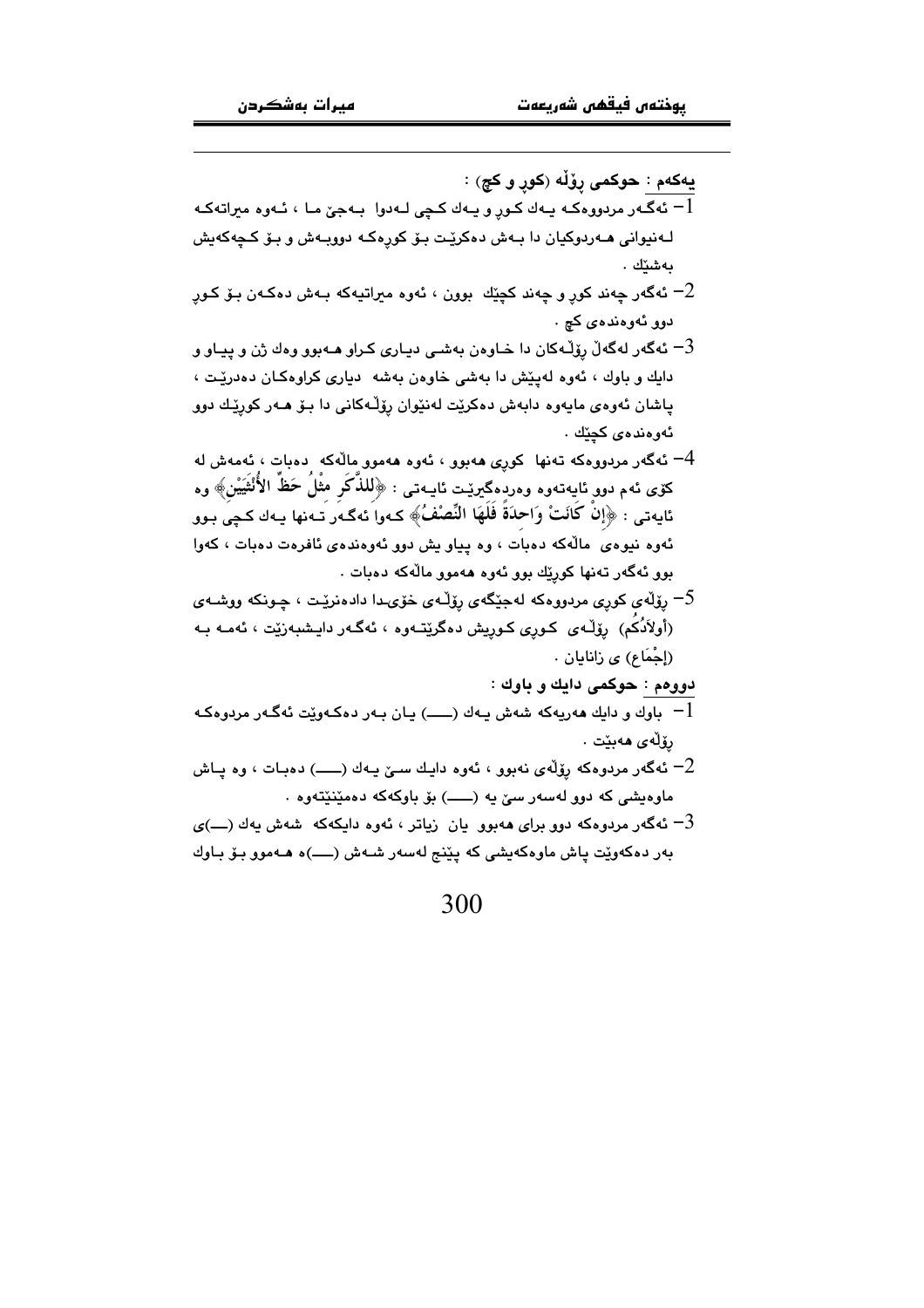| دهمێنێتهوه ، وه براو خوشکهکانیش هیچ بهشـێکیان ناکـهوێت ، چـونکه بـاوك                             |
|---------------------------------------------------------------------------------------------------|
| ئەوان بێبەش (حَجْب) دەكات .                                                                       |
| <b>سێي</b> ەم : حوكمى مێرد :                                                                      |
| . شگەر ژنەكە مردو ھيچ رِۆڵەى نەبوو ، ئەوە بەشى مێردەكەى نيوەيە (ــــ) $1\,$                       |
|                                                                                                   |
| چوارهم : حوکمی  ژن يان چەند ژنێك :                                                                |
| ئەگەر مێردەكە  مرد و ڕۆڵەى نەبوو ، ئەوە بەشى  ژنەكەى يان  چەند ژنەكـەى $-1\,$                     |
| چواريەكە (ــــ) .                                                                                 |
| ئەگەر مێردەكە مىردو پۆڵەى ھـەبوو ، ئـەوە بەشىي ژنەكـە يـا چـەند ژنەكـەى $\!-2$                    |
| مەشت يەكە (ـــ) .                                                                                 |
| پِيْنجەم : حوكمى براو خوشكى دايكى :                                                               |
| ئهگەر كەسێك مرد و تەنھا يەك براى دايكى ھەبوو مىراتى بەر بكەوێت يان تەنھا $-1$                     |
| یەك خوشكى  دايكى ھەبوو ،  ئەوە بەشى  ھەر يەكەيان شەش يەكە (ـــــ) .                               |
| ئهگەر كەسێك مردو تەنھا دوو براو خوشكى دايكى يـان زيـاترى مـەبوو ، ئـەوە $-2\,$                    |
| ههموويان بهش دارن لهسـێ يـهك (ــــــ)دا هـهموو يـان وهك  يـهك دهبـهن بـهبێ                        |
| جياوازي نێر و مێ ٠                                                                                |
| شەشەم : حوكمى براو خوشكى دايك و باوكى يان باوكى :                                                 |
| ٹهگەر كەسێك تەنھا يەك خوشكى دايك و باوكى يان باوكى بـوو ، ئـەوە نيـوەي $-1$                       |
| مالّەكەي (ــــ) بەر دەكەوێت .                                                                     |
| ئهگەر كەسێك مردو تەنھا دوو خو شكى دايك و باوكى يا بـاوكى ھـﻪبوو ، ئـﻪوە $-2\,$                    |
| دوو لەسەر سىٚ (ـــــ) يان بەردەكەوێت.                                                             |
| ئهگەر كەسێك مـرد و تـﻪنها چـﻪند بـراو خوشـكێكى دايـك و بـاوكى يـان بـاوكى $\mathbin{\text{--}} 3$ |
| هــهبوو ، ئــهوه ميراتيهكــهى بــهش  دهكــهن لــهنێوان خۆيــان دا بــۆ كــوړ دوو                  |
| ئەوەندەى كچ .                                                                                     |
|                                                                                                   |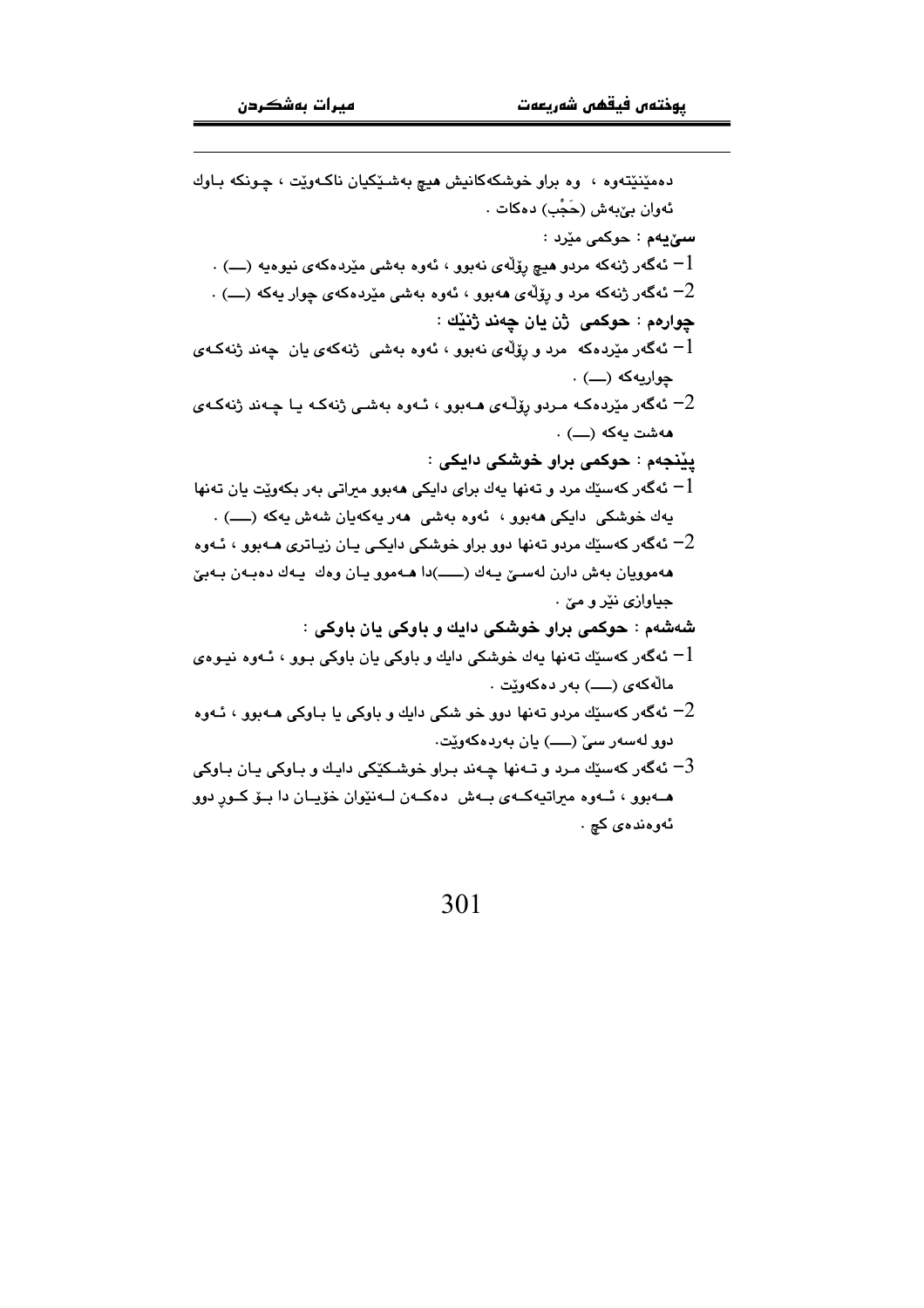# ئهو هويانه كه دهبنه هوّي ميرات وەرگرتن وه ئهوانهيشي كه دهبنه هوّي ميرات ومرنه گرتن ( أَسْبَابُ الإِرْثُ وَ مَوَانِعُ الإِرْثُ )

ئهوانـهي کـه دهبنـه هـوّي مـيرات وه رگـرتن سـيانن : خزمايـهتي ،` \_ ` و دۆستايەتى و ياڵيشتێتى كۆيلـەى ئـازاد كـراو ، <sup>‹ ،</sup> و ژن و مێردايـەتى وه ئهوانهيشي که دهينه هوّي ميرات وهرنه گرتن ههرسيانن : کوشتن  $\cdot$ 

و ئەگەر كەسىيّك مردو تەنھا يەك براي دايك و باوكى يـان بـاوكى ھـەبوو ، ئـەوە  $\!-\!4$ هــهموو میراتیهکــهی بــهر دهکــهوییت ، وه ئهگــهر چــهند برایــهکیش بــن ئــهوه بەشى دەكەن .

) لەبـەر فەرموودەكـەي خـواي گـەورە لـە سـورەتى (الانفـال :75) دا بروانـە  $\rightarrow$  $(601)$ 

) لهبهر فهرموودهکهی (إِبْنُ عُمَرٍ) (خوایان لـیْ رِازی بیْـتِ) کـهوا پی٘فهمبـهری  $\lambda$ خــوا (ﷺ) فــهرمووي : ((الــوَلاَءُ لُحْمَـةٌ كَلُحْمَـة النَّـسَبِ لابْنَــاعُ ۖ وَلاَبُوهَـبُ)) وإتــه : دۆستايەتى و يالْيشتێتى كۆيلەي ئازاد كراو نزيك بونەوە و خزمايەتيەكە وەكو خزمايەتى پشت ، نه دهفرۆشرييت و نه دهېهخشنينرييت [رواه الحاكم (341/4) والبيهقى (292/10) وهو صحيح  $\sim$ روانه صحيح الجامع (7157) .

) لەببەر فەرموودەكبەي خىواي گىەورە لىە سىورەتى (النىساء :12) دا كىە دەفەرموێ : ﴿وَلَكُمْ نصْفُ مَا تَرَكَ أَزْوَاجُكُمْ﴾ . بروانه (بِ600)

) لهبهر فهرموودهکهی (ابو هریره) (خوای لیّ رازی بیّت) کهوا ییّفهمبهری خوا (ﷺ) فەرمووى : ((ا**لقَاتلُ لاَيرِثْ**)) واتە : بكوژ ميرات وەرناگرێت لەوەى كوشتويەتى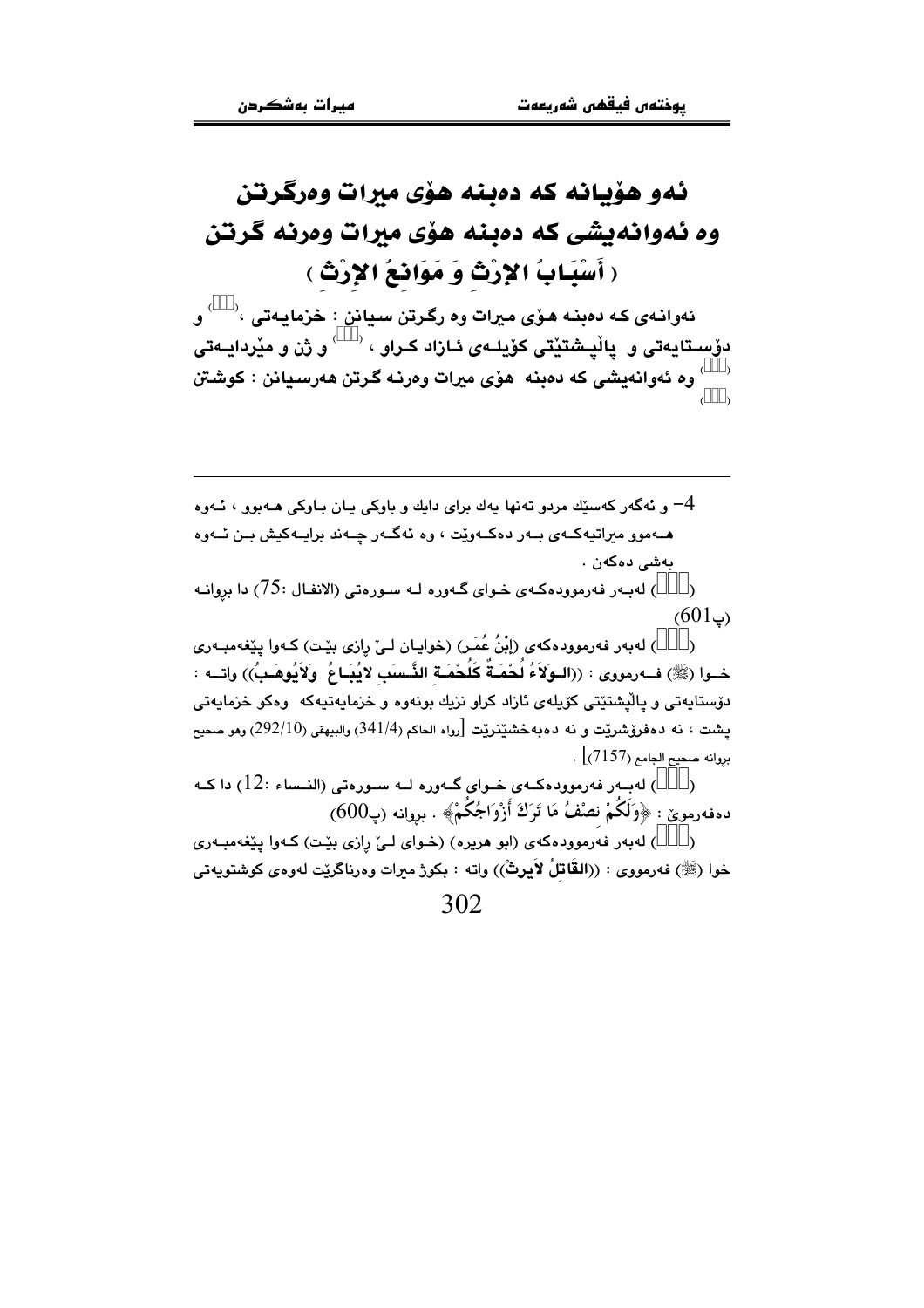$\overset{\text{()}}{\longrightarrow}$ و جياوازی ئايين  $\overset{\text{()}}{\longrightarrow}$ و کۆيلايەتى .

# ئەوانەي كە مېراتيان بەر دەكەويت له پیاوان و ئافرەتان ( الوَارِثُونَ مِنَ الرِّجَالِ وَالنِّسَاءِ )

ئەوانــەي ميراتيــان بــەر دەكــەوێت لــە ييــاوان دە $(10)$ ن : كــور و كــوري کـوریش بـا دایـشبهزیْت <sup>( )</sup> وه بـاوك و بـاوكى بـاوكیش ئهگـهر بـهرزیش  $^{\backslash}$  ببيّتهوه  $^{\backslash}$ وه براو برازا ً ئهگهر چهند دووريش ببيّتهوه

رواه الترمذي (2109/425/4) وابن ماجه (2645/883/2) وهو صـحيح بروانـه الارواء (1672) وصـحيح  $^2$  $\frac{1}{2}$ الحامع (4436).

) لهيـهر فهرموودهكـهي (اُسـَـامَةُ سِنُ زِيـد) (خوابـان لـيِّ رازي بِيّـت) كـهوا  $\lambda$ ييّفهمبهري خوا (ﷺ) فهرمووي : ((لايَـرِثُ المُسلّمُ الكَـافرَ وَلا الكَـافرُ المُسلّمَ)) واتـه : موسولِّمان معراتي كافر وەرناگرێت وە كافريش معراتي موسولِّمان وەرناگرێت [رواه البخاري  $\big\{ \frac{1}{2}, \frac{1}{2} \big\}$ رقم/6764) ومسلم (1233/3/3) ، أصحاب السنن الا الترمذي)  $\big\}$ 

) چونکه کۆیله و ئەویش ھەیەتی ھەر مـولّکی خـاوەن (سَـيِّد)ەکەپـەتی ، جـا ئەگەر ھەر مېراتىپيەك لە خزمێكىييەوە وەربگرێت ئەوە بۆ خاوەنەكەيەتى نەك بۆ خۆى . ٍ ) له به ر فه رموود هکـهى خـواى گـهوره : ﴿يُوصيْكُمُ اللَّهُ فِي أَوْلاَدكُمْ للذَّكَر  $(600, \downarrow)$  مَثْلُ حَظٌّ الأُنْثَيَيْن $\ddot{*}$  . (النساء :11) بروانه (پ

) لهبَهْر فهرموودهكهى خواى گەورە ﴿وَلأَبَوَيْه لَكُلِّ وَاحد منْهُمَا السُّدُسُ﴾ .  $\lambda$  $(11:600)$  (النساء) ( $11:1$ )

وه لهبهر فهرموودهكهى (البَرَّاء) كهوا يێغهمبهرى خوا (ﷺ) فهرمووى : ((أَنَا النَّبِيُّ لاَكَذَبْ أَنَا إِبْنُ عَبْدالمطلبِْ)) واته : من يێفەمبەرم نـهك درۆ مـن كـورى (عَبْـدُالمطلبِّ)م  $\big[1776/1400/3)$ رقم  $\big[8\big]$ رقم (4315) ومسلم (1776/1400) وغيرهما $\big]$  .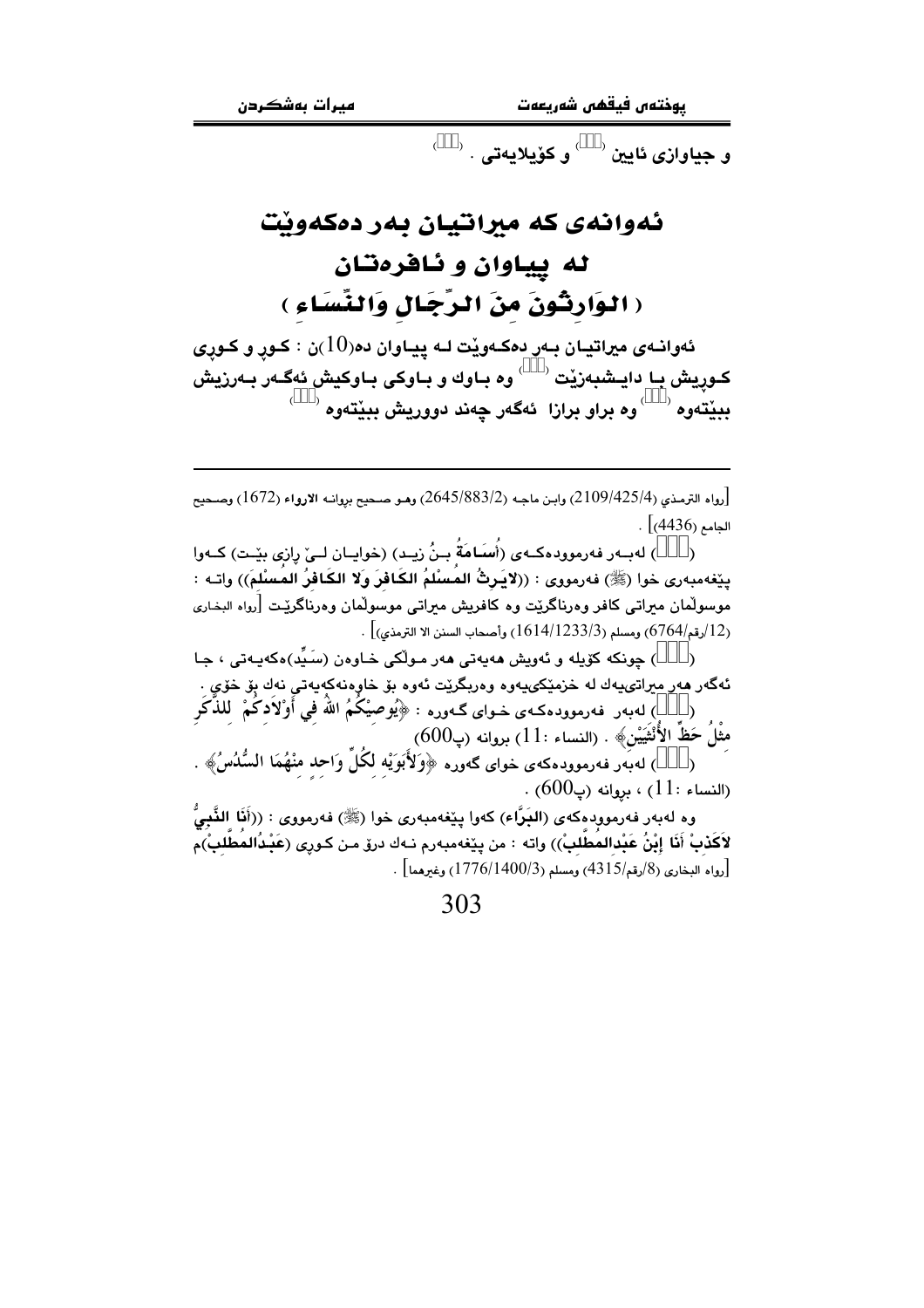وه مامه و ئامۆزا ئەگەر چەند دوريش ببێتەوه  $\langle\quad\rangle$ وه مێرد  $\langle\quad\rangle$ وه دۆست و پاڵپشت (كۆيلـه)ى ئـازاد كـراو $\overset{(-)}{=}$ وه ئـهوانـهيش كـهـلـه ئافرەتـان بـهريان دهکـهوێت حـهوت (7)ن : کـچ و کـچی کـورِ بـا دايـشبـهزێت  $\langle\quad\rangle$  وه دايـك و

) لەبەر فەرموودەكەي خـواي گـەورە : ﴿وَهُوَ يَرِثُهَا إِنْ لَمْ يَكُنْ لَهَا وَلَـــدٌ﴾  $\lambda$  $(600)$ النساء :176) بروانه (ب

) لهبهر فهرموودهكهي (إِبْنُ عَبَّاس) (خوايان ليْ رازي بيْت) كـهوا ييْغهمبـهري  $\overline{\phantom{a}}$ خوا (ﷺ) فەرمووى : ((أَلْحقُوا ٍ الفَرَائضَ بِأَهْلِهَا ۖ فَمَا بَقِيَ فَهُوَ ۖ لِأَوَّلِ رَجُلٍ نُكَرِ)) وات .<br>: ئەوانەي بەشى ديارى كراويان بۆ ھەيـە ، بەشـەكانيان پـێ بـدەن ، جـا ھەرچـىمايەوە ئـهوه مِق يـهكهم يـيـاوى نـێره [رواه البخارى (12/رقم/6746) و مسلم (1605/1233/3) وغيرهما].

) لهبهر فهرموودهکهی خوای گهوره لـه سـورهتی (الفـساء :12) دا کـه  $\rightarrow$ دەڧەرموێ : ﴿وَلَكُمْ نصْفُ ۚ مَاتَرَكَ أَزْوَاجُكُمْ﴾ . بروانه (پ600)

) له به ر فه رمووده که ی (إِبْنُ عُمَرٍ) (خوایان لی رازی بیّت) بروانـه (پ604) وه فهرموودهکهی (عَائشَة) (خـوای لـیِّ رازی بێت) کـهوا پێغهمبـهری خـوا (ﷺ) فـهرمووی : ((الوَلاَءُ لمَنْ أَعْتَقَ)) واته : دۆستايەتى و يالْيشتێتى كۆيلەي ئازاد كـراو بۆئـەو كەسـەيە كه مازادى كردووه [رواه البخارى (1/رقم/456) ومسلم (1/141/141) وغيرهما] .

) له به ر فه رمووده که ی خوای گ $\epsilon$ وره : ﴿يُوصيْكُمُ اللّهُ في أَوْلَادكُــــمْ …﴾ .  $\lambda$  $(600)$  (النساء) ( $11:$  بروانه)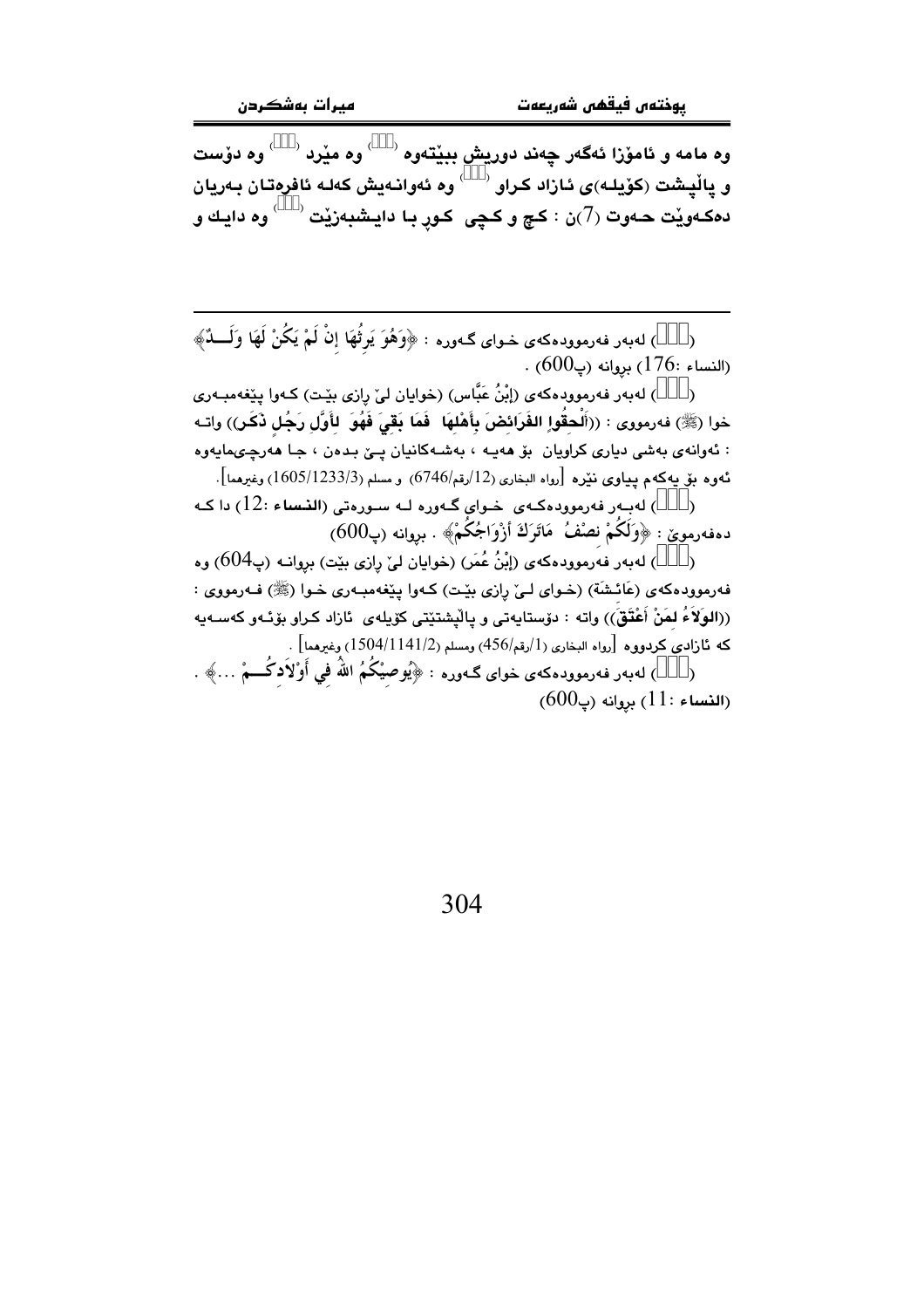داييره با چەند بەرزيش بېيّتەوه  $\mathfrak{g}\subset \mathfrak{g}$ وه خوشك  $\mathfrak{g}\subset \mathfrak{g}$ وه تن  $\mathfrak{g}\subset \mathfrak{g}$ و دۆست و پالْپِشْت (كەنيزە)ى ئازاد كراو <sup>( \_\_)</sup>، جـا ئهمانـه هـهموويان يـان بـهش بـوّ ديـاري كـراوو (ذُو فَـرْض) ن ، وهيـان بـههوّي ئـهوهوه كــه يــشت (عَــصَبَه)ن بـهريان دهكـهويّت ، وهيــان بــههوّي خزمايەتى (دُو رَحْم)ەوە بەريان دەكەوێت .

## پهشه دیاری کراوهکان ( الفُرُوضِ الْمُقَدَّرَةِ )

ئـهو بهشـانهى كهلـه قورئـان دا ديـارى كـراوه، شـهش بهشـه : نيـوه (ـ)و چواريهك (ـــ) و ههشت يهك (ــــ) وسيّ يهك (ــــ) و شهش يهك (ـــ) و دوو لەسمەر سىئ (ــــ) ، ` ` جا نيبوه (ـــــ) ، بەشى مێردە لـه ژنەكـەي

) لەبەر فەرموودەكەي خواي گەورە : ﴿وَلاَبُوَيْه لَكُلِّ وَاحد منْهُمَا السُّدُسُ﴾  $\lambda$ . (النساء :11) بروانه (پ600) .

) لەبەر فەرموودەكەي خواي گەورە : ﴿إِنْ إِمْرُؤٌ هَلَكَ لَيْسَ لَهُ وَلَـــدٌ وَلَـــهُ أَخْتٌ فَلَهَا نصْفُ مَاتَرَكَ﴾ . (النساء :176) بروانه (پ600) .

.<br>) له به ر فه رمووده که ی خوای گـهوره : ﴿وَلَهُنَّ الرُّبُعُ ممَّا تَـــرَكْتُمْ﴾ (النساء  $\lambda$ . (12) بروانه (ب600) .

) له به ر فه رمووده که ی (اِنْنُ عُمَر) بروانه (پ $604$ ) وه فه رمووده که ی (عَائِشَة)  $\,$  $\lambda$ بروانه (پ614) وه فەرموودەكەي (بِنْتُ حَمْزَة) (خوايان ليّ رازي بِيّت) كـەوا فـەرمووي : (مَوْلَى) که م مرد و کچێکی ليٰ بهجێما ، جا پێغهمبهري خوا (ﷺ) ماڵهکـهي لـهنێوان مـن و کــچەکەيدا دابــەش کــرد ، نيــوەي داوه مــن و نيوەيــشى بــۆ ئــەو)) [رواه ابـن ماجــه . (2734/913/2) و الحاكم (66/4) وهو حديث حسن بروانه صحيح ابن ماجه (2210) .

) له به رئايه ته كانى سورهتى (النساء :11 ، 12 ، 176) بروانه (پ600) .  $\lambda$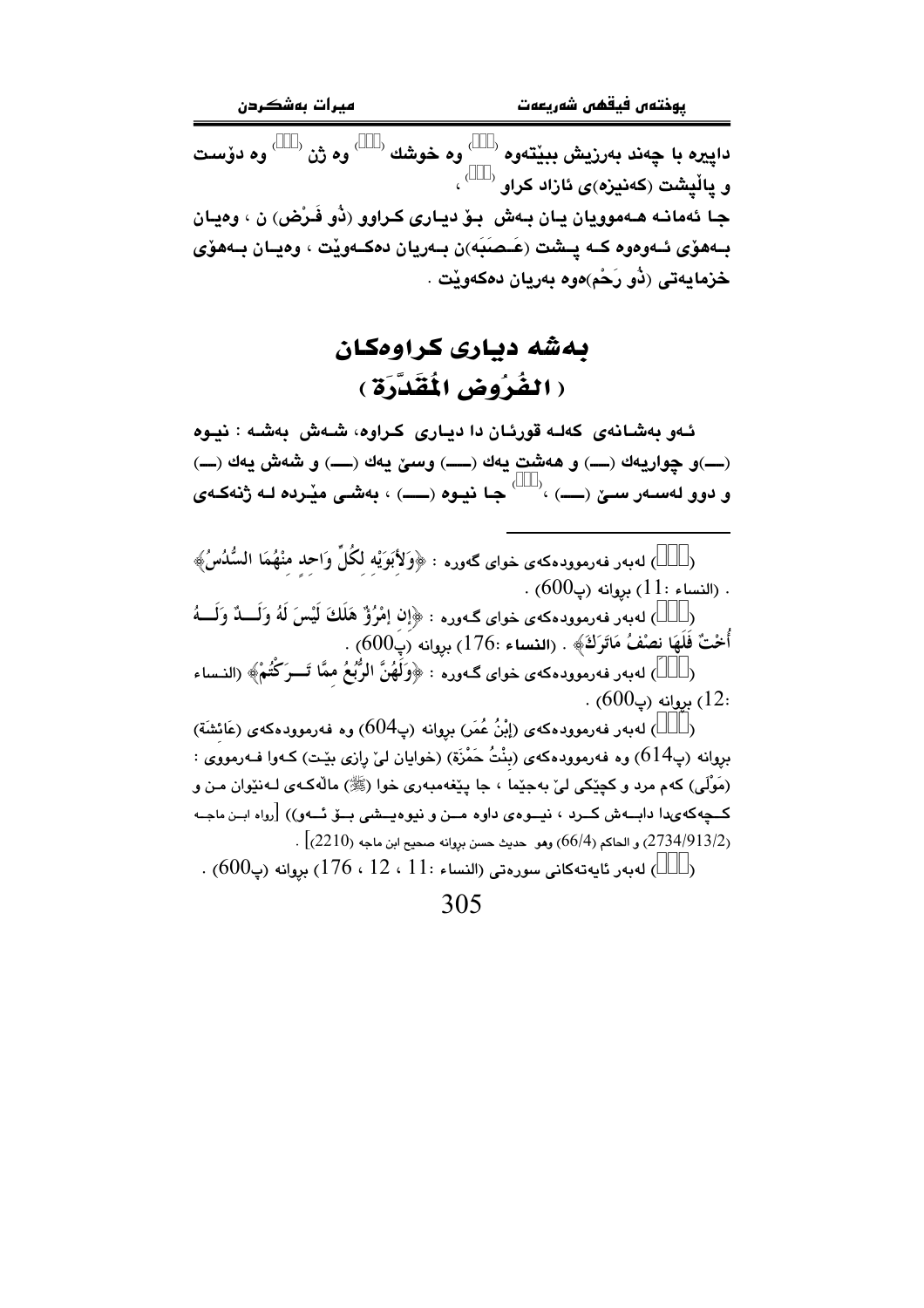ئەگـەر ژنەكـەى پۆڵـە (كـچ و كـوڕ)ى نـەبێت <sup>،‹ )</sup> وە بەشـى كڃيـشە ئەگـەر  $\rightarrow$ خۆی بەتەنھا بێت $\rightarrow$ وہ بەشی کچی کوریشە ئەگەر تەنھا بێت وه بهشی خوشکی دایك و باوکی و خوشکی باوکیشه ئهگهر رۆڵەو باوك و دايكيشى نـﻪبێت $\check{\phantom{a}}^{\phantom{\dag}}$ وه چـوار يـﻪك (ــــ) بەشـى مێـردە لـﻪ ژنـﻪكـﻪى ئـﻪگـﻪر ژنهکهی رۆڵهی هـهبێت <sup>( )</sup> وه بهشـی ژنـه لـه مێردهکـهی ئهگـهر مێردهکـهی رۆلّــهي نــهبيّت ` ` وه هـهشــت بــهك (ـــــــ) بـهشــي ژنــه لـهميّـردهكــهي ئـهگــهر مێردهکەی رِۆڵەی ھەبێت <sup>‹ ˈ</sup> وە سێ يەك (ـــ) بەشى دايكە لـە كورەكـەی

) لهبهر فهرموودهى خواى گـهوره : ﴿وَلَكُمْ نصْفُ مَاتَرَكَ أَزْوَاجُكُمْ إِنْ لَـــمْ يَكُنْ لَهُنَّ وَلَد» . (النسا :12) بروانه (پ600) .

) لهبهر فهرموودهى خواى گـهوره : ﴿وَإِنْ كَانَتْ وَاحِدَةً فَلَهَا النِّـــصْفْنُ﴾ .  $\lambda$  $(600)$  (النساء : 11) بروانه (پ)

) چونکه کچی کور له جیّ ی کچه به یهکدهنگی (إِجْمَاع)ی زانایانی ئیسلام . (إبنُ المُنْذر) دەفەرموێ : (زانايان (إجْمَاع) يان كردووە كەوا كورى كـور و كـڃى كـوريش لهجيّی کور و کچن نێرينه لهجيّی نێرينـه و مێينـهيش لـهجيّی مێينـه ئهگـهر مردووهکـه خَوِّي رِوْلُه ي نه مابوو [بروانه الاجماع لابن المنذر (79)] .

) لەبەر فەرموودەكەي خـواي گـەورە : ﴿وَإِنْ إِمْرُوٌّ هَلَكَ لَيْسَ لَهُ وَلَدٌ وَلَـــهُ أَخْتٌ فَلَهَا نصْفُ مَا تَرَكْ﴾ . (النساء :176) بروانه (پَ $600$ )

ِ<br>َ ) له به ر فه رموود مکهى خـواى گـهوره : ﴿فَإِنْ كَانَ لَهُنَّ وَلَدٌ فَلَكُمُ الرُّبعُ ممَّا  $(600)$  تَوَكَّنَ﴾ . (النساء :12) بروانه (پ ) له به رفه رمووده کـهى خـواى گـهوره : ﴿وَلَهُنَّ الرُّبُعُ ممَّا تَرَكْتُمْ إِنْ لَمْ يَكُنْ

لَكُمْ وَلَٰدٌ﴾ . (النساء :12) بروانه (پ600) ) له به ر فه رمووده که ی خـوای گـهوره : ﴿فَإِنْ كَانَ لَكُمْ وَلَدٌ فَلَهُنَّ النُّمُنُ ممَّا

 $(600)$  تَوَكَّتُمْ﴾ . (النساء :12) بروانه (پ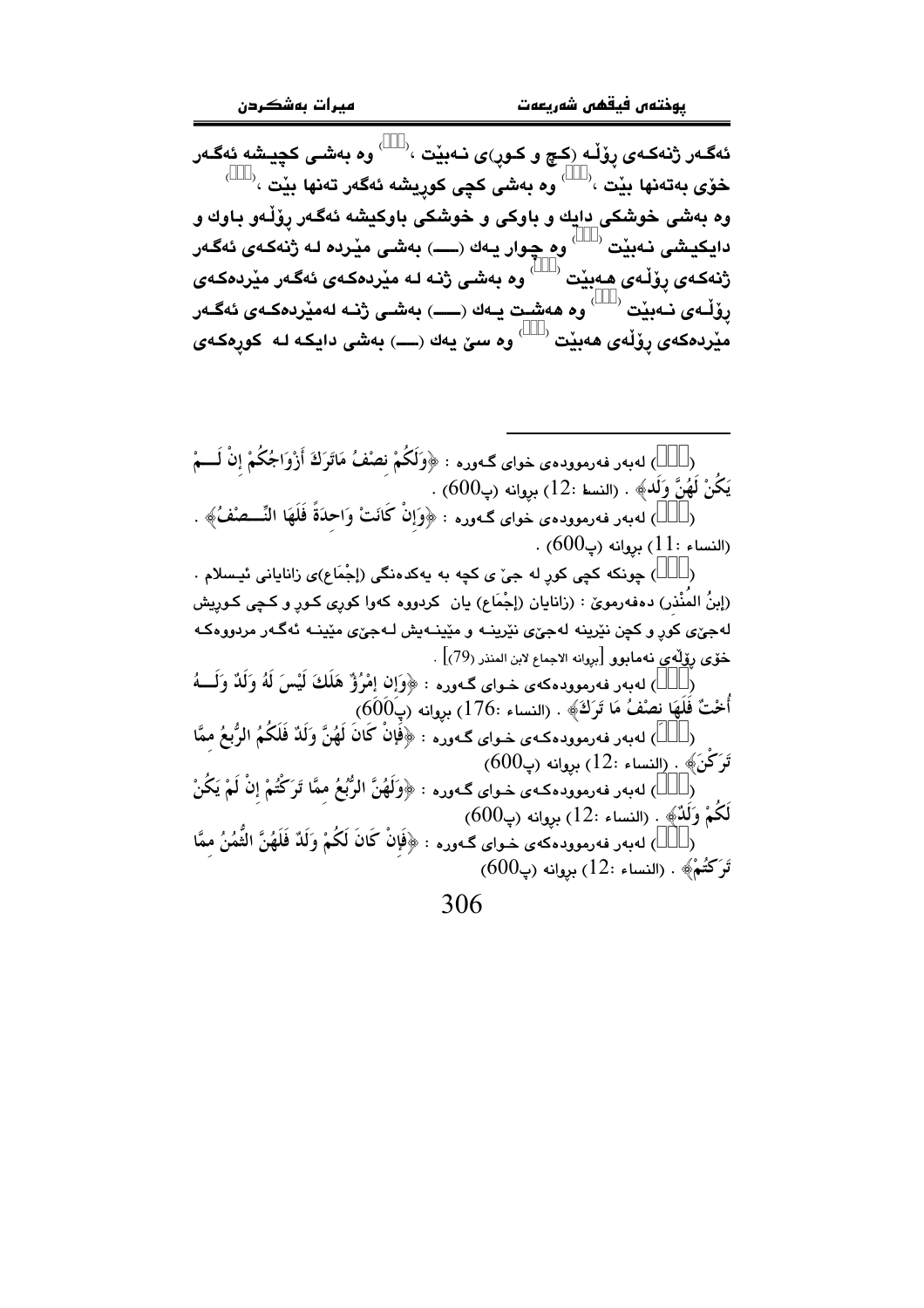ئەگـەر كورەكـەي رۆڵـە و برايـشى نـەبێت <sup>‹ 6</sup> وە بەشـى بـراو خوشـكى دايكىيـە لـە براکهيان ئهگەر دوان يان زياتر بوون بەو مەرجە براکەيان رۆڵە و باوك و دايك نـﻪبێت هـهروهها بـراو خوشـكي دايكـي و بـاوكي يـان باوكيـشي نـهبيّت <sup>( \_\_)</sup> وه شـهش يـهك داييرهيشه ئەگەر دايك نەبور  $\epsilon^{(-)}$ وه بەشى براي دايكىيـه يـان خوشكى دایکییه ئهگەر تەنها ً بوو و براکەشی رۆڵە و باوك و دایکی نەبوو ھەروەھا بـرای دایکـی و بـاوکی و یـان باوکیـشی نـهبوو <sup>( )</sup> وه بهشـی کـچی کـوره ئەگەر كچى ھەبێت <sup>‹ 6</sup> وە بەشى باوكيشە ئەگەر كورە مردووەكەى پۆڵەى

( پِيِي) له بِه رِ فه رِموود مكه ي خواي گهوره : ﴿فَإِنْ لَمْ يَكُنْ لَهُ وَلَدٌ وَوَرِثَـــهُ أَبَـــوَاهُ فَلأَمِّه الثَّلُثُ فَإِنْ كَانَ لَهُ إِحْوَةٌ فَلأُمِّه السُّدُسُ﴾ . (النساء :11) بروانه (پ600)

ِ )له به رِ فه رمووَدِه که ی خَوَای ِ له به ر فه رمووده که ی خوای گـه وره : ﴿وَإِنْ کَانُ رَجُلٌ يُورَثُ كَلاَلَةً أو أمرَأةٌ وَلَهُ أَخٌ أَوْ أُخْتٌ فَلكُلِّ وَاحد منْهُمَا السُّدُسُ ، فَإِنْ كَـــالوا أَكْثَرَ منْ ذَلكَ فَهُمْ شُرَكَاءُ في الثُّلُثْ﴾ . (النساء :12) بَرِواَنه (بِ600)

)لهبهر فهرموودهَكَهى خواَى گـهوره : ﴿وَلأَبَوَيْهُ لَكُلِّ وَاحِد منْهُمَا الْـــسُّدُسُ ممَّا تَرَكَ إِنْ كَانَ لَهُ وَلَدٌ فَإِنْ لَمْ يَكُنْ لَهُ وَلَدٌ وَوَرِثَهُ أَبَوَاهُ فَلأَمِّه الثُّلُثَ فَإَنْ كَانَ لَهُ إخْوَةٌ  $\delta(600)$  فَلأُمِّه السُّلُسُ﴾ . (النساء $11:1$ ) بروانه (پ

) (إبنُ المُنْذر) دەفەرموێ : ((زانايان (إجْمَاع) يان كردووە لەسەر ئەوەي كەوا  $\overline{)}$ المنذر (84)]

) لهېډر فهرموډر دکهي خواي گهوره : ﴿وَإِنْ كَانَ رَجُلٌ يُسوْرَتُ كَلاَلَـــةً أَوْ إِمْرَأَةً وَلَهُ أَخٌ أَوْ أَحْتٌ فَلَكَلِّ وَاحِدٍ مِنْهُمَا السُّدُسُ﴾ . (النساء :12) بروانه (بِ600)

) لهبـهر فهرموودهكــهُـىَ (أَبُــو قَــيْس) كــهوا فــهرمووى : بيــستم (هُزَيْــلُ بــنُ  $\lambda$ شُرِحْبِيل) فـهرمووی : پرسـڀار کـرا لـه (أَبُـو مُوسـی) لـه بـاره $\zeta$  کـچێك و کـچێکی کـور و خوشکێکەوە ، ئەويش فەرمووى : کچەکە نيوە (ـــــ) وەردەگرێت و خوشىکەکەيش نيـوە (ــــــ) ، برۆ بۆلاى (إِبْنُ مَسْعُود) ئێستا وەك من دەلٚێ ، جا پرسپار له (إِبْنُ مَسْعُود) كـرا و قـسهکهی (أَبُــو مُوســي) يــشيان پـــێ ووت ، ئــهويش فــهرمووی : ئــهوه گــومرا دهبم و لــه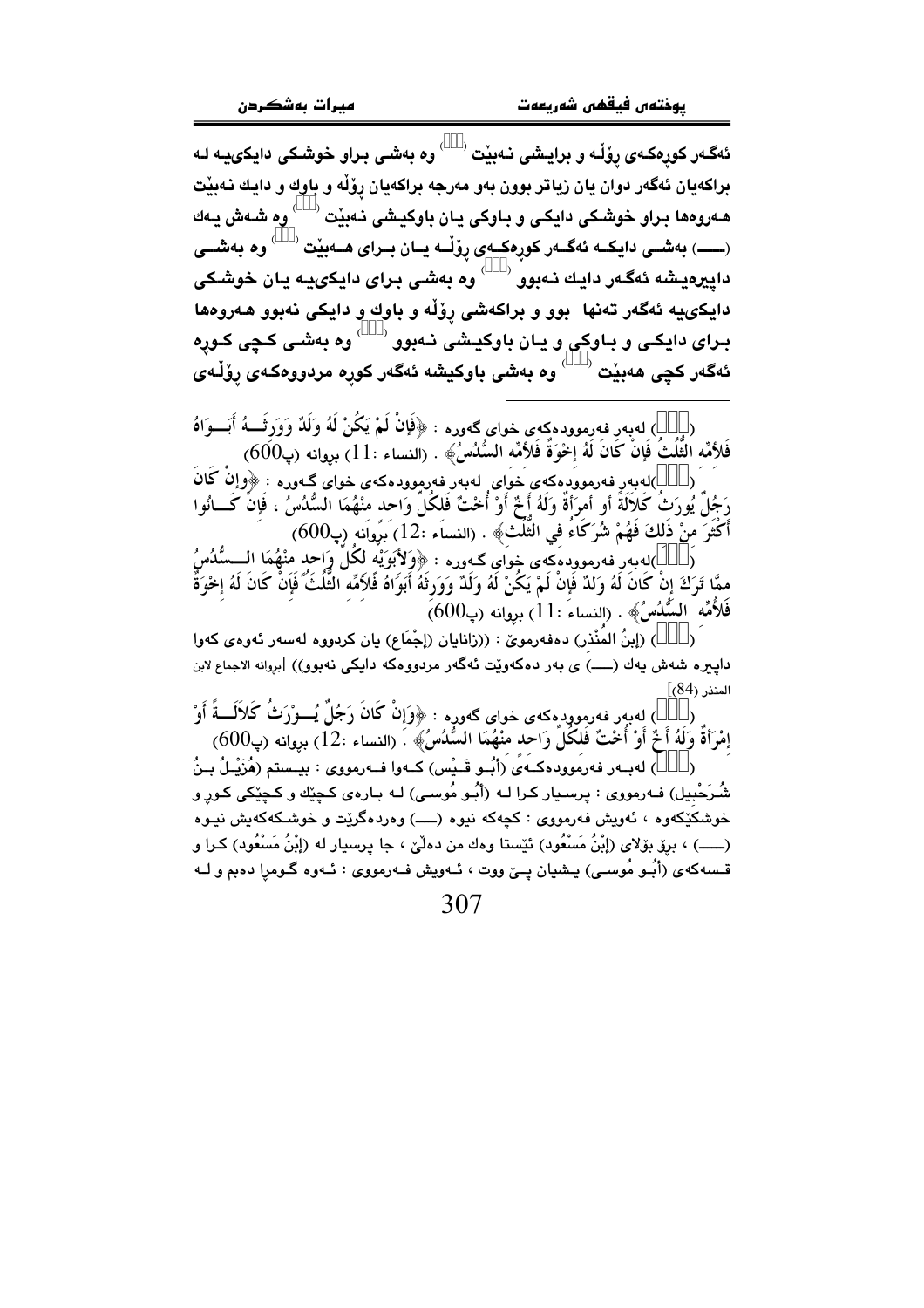هەبێت $\sim$ وه بەشى باييريشە ئەگەر كـورەزا مردووەكـەي رۆڵـەي ھـەبێت و باوکیشی نـهمابیّت ، $\rightarrow$ وه دوو لـهسـهر سـێ (ــــ) بـهشـی دوو کـچه ئـهگـهر تەنھا بن وہ دوو كچى كورپش ئەگەر تەنھا بن <sup>‹ )</sup> وہ بەشى دووخوشكى دایکی و باوکوییه یان خوشکی باوکی ئهگهر براکهیان دایك و باوك و رۆڵه و برايش نەىٽت . <sup>(</sup>

#### پن دهش کردن و پهش کهم کردنهوه

هیدایهت دراوهکان نابم ، من لهمهدا بریاری ئهوه دهدهم که پێغهمبهری خوا (ﷺ) بریاری يێ دا : کچهکه نيوه  $(2\backslash 1)$ ی بهردهکهوێِت وه بۆکچی کورهکـه شـهش پـهك (ــــــ)ی بـۆ ههيه ، تهواوي (3\3) وه ئەوەي دەمێنێتەوە بۆ خوشـكەكە ، جـا ھاتينـەوە بـۆلاي (أَبُـو مُوسى) ، وقسەكەي (إِبْنُ مَسْعُود) مان يـێ راگەياند جا ئـەويش فـەرمووى : يرسـيار لـﻪمن مەكەن تا ئەم بليمەتەتان تێدايە [رواه البخارى (12/رقم/6736) وغيرهما] .

) له به ر فه رمووده كه ي خواي گهوره : ﴿وَلأَبَوَيْه لَكُلِّ وَاحِد مِنْهُمَا الْـــسُّدسُ ممَّا تَرَكَ إنْ كَانَ لَهُ وَلَدٌ﴾ . (النساء :11) بروانه (بِ600) َ

) (إبنُ المُنْذر) دەفەرموێ : ((وە زانايان (إجْمَاع) يـان كـردوە لەسـەر ئـەوەي  $\lambda$ بايبره حوكمي باوكي هەُيە [بروانه الاجماع (84)] بێگومان كاتێك حوكمي باوكي هەيە ئەگەر باوك نەمابوو .

۔<br>﴾ لەبەر فەرموودەكەي خواي گەورە : ﴿فَإِنْ كُنَّ نسَاءً فَوْقَ إِثْنَتَيْنِ فَلَهُنَّ ثُلُثَا  $\rightarrow$ هَا تَوَلَّكَ» . (النساء :11) بروانه (پ600)

ِ<br>) له به ر فه رمووده که ی خـوای گـهوره : ﴿فَإِنْ كَانَتَا إِثْنَتَيْنِ فَلَهَا النُّلُثَانِ ممَّـــا  $\lambda$  $(600)$  تَوَلَكَ﴾ . (النساء :176) بروانه (پ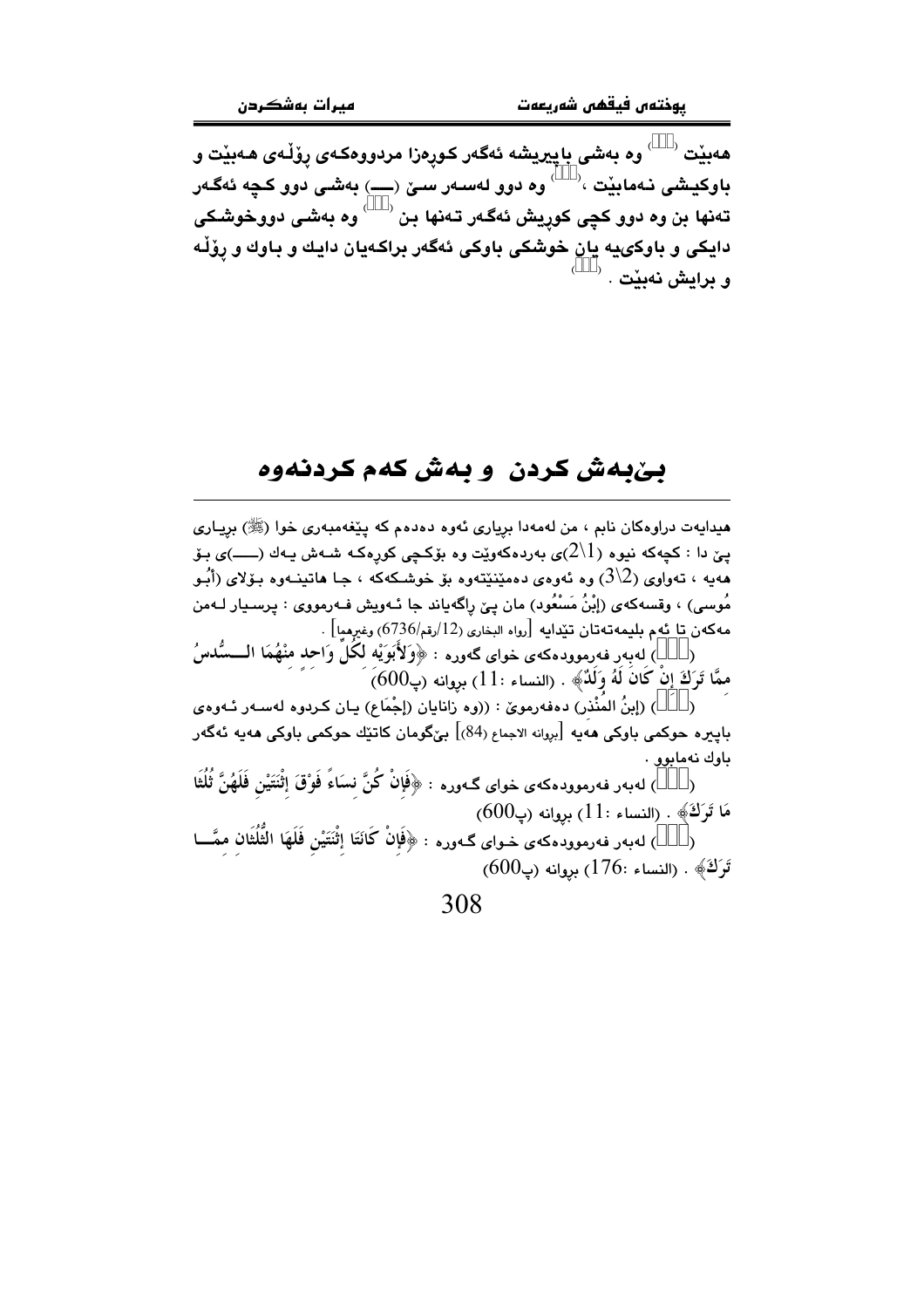#### ( حَجْبُ الحرْمَانِ ، وَحَجْبُ النُّقْصَانِ ) ﴿ ﴾

ئەوانەي كە بەشەكانيان كەم دەبيتەوە : ميردە ئەگەر ژنەكەي رۆلّەي هەبێت $\langle \rangle$ وه ژنـه ئەگـەر مێردەكـەى رۆڵـەى ھـەبێت  $\langle \rangle$ وه دايكـه ئەگـەر کورهکهي روّلّه يان براي هـهبێت <sup>( ۔ )</sup> وه کچي کورِه ئهگـهر مردوهکـه کچي هەبوو  $\langle \quad \rangle$ وه بێبەش بوون لەميرات تەنھا بەسەر شەش كەسدا نايەت ، باوك و دايك و كور و ك<del>ج</del> و ژن و مێرد . <sup>(</sup>

) (حَجْبُ نُقْصَان) : ئەوەيە كەوا بەشە مىراتى يەكێك لە مىرات بەرەكان كەم ببێتەوە بەھۆى بوونى كەسێكى ترەوە . وە (حَجْبُ حرْمَان) ئەوەپە كەوا يەكێك لە مــيرات بەرە كان بى،بەش بېيىت بەھۆى بوونى كەسىيكى ترەوە .

) له به ر فه رموود هکهی خوای گـهوره : ﴿وَلَكُمْ نصْفُ مَاتَرَكَ أَزْوَاجُكُمْ ، ۚ إِنْ لَمْ يَكُنْ لَهُنَّ وَلَدٌ فَإِنْ كَانَ لَهُنَّ وَلَدٌ فَلَكُمُ الرُّبُعُ ممَّــا تَـــرَكْنَ﴾ . (النساء :12) بروانَـه  $(600)$ 

) له به ر فه رموود هکهی خوای گـهوره : ﴿وَلَهُنَّ الرُّبُعُ ممَّا تَرَكْتُمْ إِنْ لَمْ يَكُنْ لَكُمْ وَلَدٌ فَإِنْ كَانَ لَكُمْ وَلَدٌ فَلَهُنَّ الثَّمُنُ ممَّا تَرَكْتُمْ﴾ . (النساء :12) بروانه (پ600)

- ) لەبەر فەرموودەى خواى گەورە ، بروانە (پ $630$ )  $\lambda$ 
	- ) لەيەر فەرموۋدەكەي (أَبُو قَيْس)، بروانە (پـ633)  $\lambda$
- ) بىنبەش بوون لە ميرات لەسەر دوو بنچينە (أصل) راوەستاوە :  $\lambda$

يەكمەميان : ئەگەر كەسێك خزمايەتيەكەي بەھۆى كەسێكى ترەوە بگاتە مردووەكە ، ئەوە بىٌبەش دەبيّت ، ئەگەر ئەو كەسە خۆى ھەبيّت – بۆ نموونە كورى كور بـىّ بـەش دەبێت ئەگەر كورەكە خۆى ھەبێت – جگەلە كورى دايك ، ئـەوە ئەگـەر دايكـيش ھـەبێت هەر مىراتيان بەر دەكەوێت .

دووهم : خزمي نزيك يَيْش دهخريّته سهر ئهوانهدا كـه دوور تـرن – بـوّ نموونـه بـرا مامـه بـێ بـهش دهکـات – جـا ئهگـهر لـهنزيکي دا وهکـو پـهك بـن ئـهوه کاميـان زيـاتر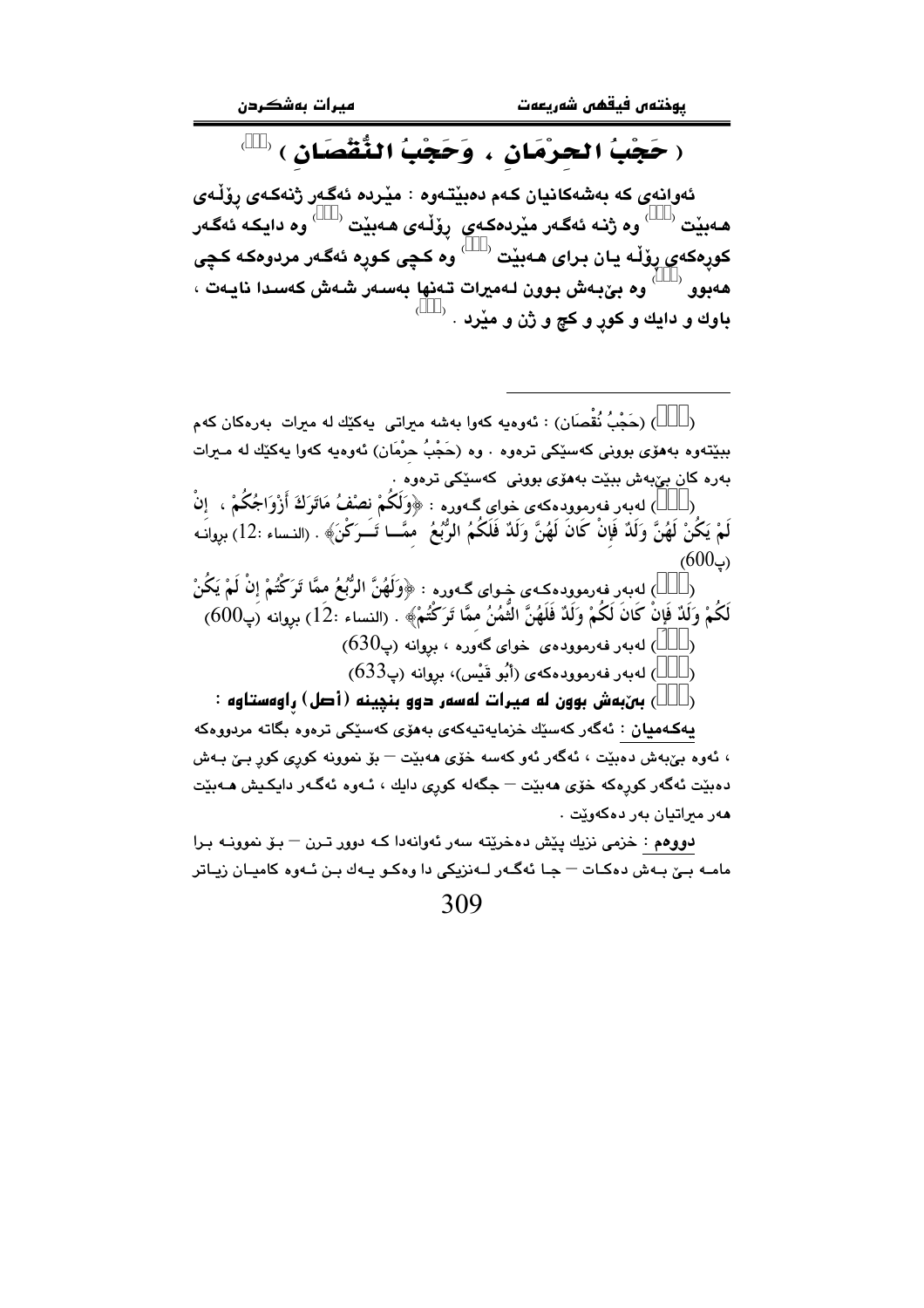## چۆن دەست بە دابەش كردنى مىرات دەكريت ( كَيْفَيَّةُ البَدْأ بِالتَّقْسِيْمِ )

 $^{\circ}$ يێويسته لـه يـێش دا لـه خـاوەن بەشـەكانەوە دەست يـێ بكرێت ياشان هەر چى مايەوە بۆ يشتەكان (العَصَبَه) <sup>(</sup>

خزمایهتێکهی پتهو تره ئهوه پیش دهخرییت – بـوّ نموونـه بـرای دایکـی و بـاوکی بـرای باوكى بېيەش دەكات - .

) لهبهر فهرموودهكه ي(إِنْنُ عَبَّاس) (خوايان ليّ رازي بيّت) بروانه (پِ12)

) (العَصَبَة) كَوْي (عَاصب)ه وهكو (طَالب وطَلَبَة) : كه نــهوهي پيـاوو خزمـاني  $\mathcal{E}$ یشتی دهگریتهوه ، لیره له بهشی (فَرَائض)دا مهبهست بـه (عَـصَبَة) ئهوانــهن کـه پــاش ماوهيان يئ دەدريت دواي ئەوەي خـاوەن بەشـەكان بەشـى خۆپـان دەبـەن ، جـا ئەگـەر خاوەن فەرزەكان ھەمور مىراتيەكەيان بىرد وھيچيان لـەياش بـەجىّ نـەما ئـەوە بىّبـەش دهبن ، جگهله کور نهبێت کـهوا هـهر گيـز بيّبـهش نابێـت ، وه ئهگـهر خـاوهن بهشـهکان هيچيان نەبوون ئەوە مىراتيەكـه ھــەموو بـۆ ئەوانــه . لەبـەر فەرموودەكـەي (ابـن عبـاس) برِوانه (پ612) . وه خوای گـهورهيش دهفـهرموێ : : ﴿وَهُوَ يَرثَهَا إِنْ لَمْ ۚ يَكَـــنْ لَهَـــا  $(600, 600)$  وَلَلْهُ ﴾ . (النساء :176) مروانه (ب

وه ( العَصَبَه )يش دوو بهشه :

يهكهم : (عَصَبَة نَسَبِيَّة) ئەوەيە كە بەھۆى خزمايەتيەوە ببيتە يشت ، جا ئەمـەيش سێ جۆرە :

خۆي (عَصَبَه) په ، ئەويش ھەموو ئەو پياوانەي بەر دەكەوێِت كە مىراتيان بـەر $-1\,$ دهکهوێت جگهله مێرد و برای دایکی .

رعَصَبَه)يه بههۆی کهسێکیټرهوه : ئەويش کچ و کچی کور و خوشکی دايکـی و $\,-2$ باوکي و خوشکي بـاوکي بـهر دهکـهوێت ، ههريهکـه لهمانـه بـهفوي براکهيـهوه (عَصَبَه)يه ، نيوهي ئهوي بهردهكهوٽيت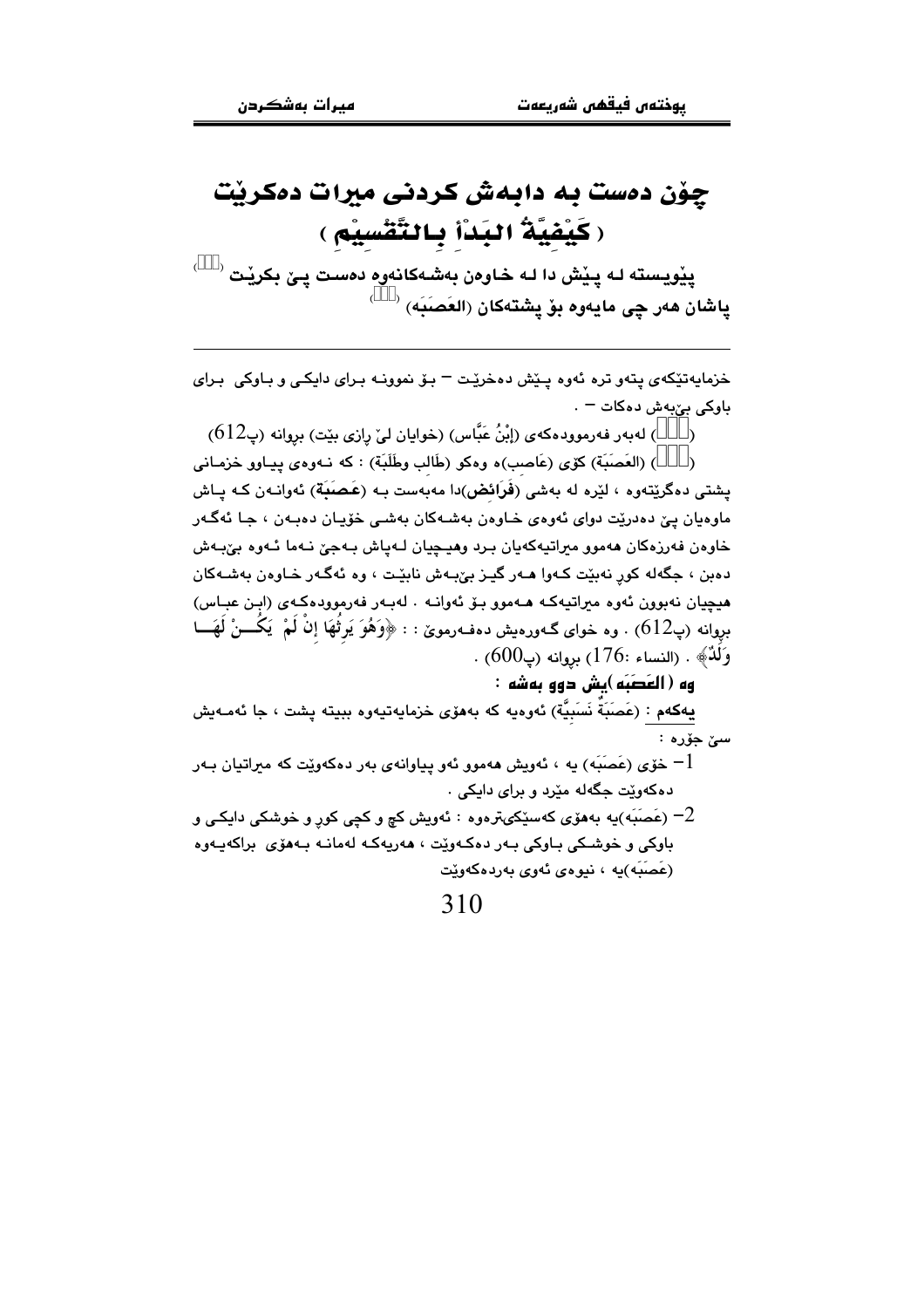جـا ئەگـەر خـاوەن بـەش و يـشت نـەبوو ئـەوە دەدريتـەوە خزمـەكانى تـرى بهييٌ عن نر يكي  $\langle \quad \rangle$ وه خوشك لهگهلٌ كچ دا يشته (عَصَبَة)  $\langle \quad \rangle$ وه براو خوشك هيچيان بەرناكەوێت لەگەڵ كوردا يان كورى كوردا يان باوك دا<sup>√</sup> بهلام لهگەلٌ باييردا بەريان دەكەويْت  $\mathcal{S}^{(n)}$  ھەروەھا لەگەلٌ كـڃيش دا بـەريان دهکهوێت جگه لهبرای دایکی <sup>(</sup>

. جَمَنَه)يه لهگەڵ كەسێكىتردا ئەويش خوشكە لەگەڵ كچ دا $3\,$ 

دووهم : (العَصَبَةُ السَّبَبِيَّة) : ئەوەبە كە بەھۆى شـتێِكەوە دەبێتـە يـشت ، ئـەويش ئـازاد كردنـه ، لهبـهر فهرموودهكـهى (عَائـشَة) بروانـه (پـ614) وه فهرموودهكـهى (بنْـتُ حَمْزَة) بِروانه (پ619) . وهئهم جوّره يشّته (عَـصَبَة)يـه ميراتـي بهرناكـهويّت تـهنها نَـهو كاته نەبێت كە پشت (عَصَبَة)ى (نَسَبى) نەبێت .

) لەبـەر فەرموودەكـەي خـواي گـەورە لــە سـورەتى (الانفـال :75) دا كــە  $\lambda$ دهفهرمويِّ : ﴿وَأُولُوا الأَرْحَام بَعْضُهُمْ أَوْلَى بَبَعْضٍ في كَتَابِ اللهُ﴾ بروانـه (پ601) وه لهڢهر فهرموودهكهى (أَبُو أُمَامَةُ بنُ سَهْل بن حَنَيْف) كَهُوا فَهرموُوى َ: (عُمرُ بنُ الخَطَّاب) بـۆ (أَبُو عُبَيْدَة)ي نووسي كهوا بِيَغْهمبهري خوا (ﷺ) فهرموويهتي : ((الله وَرَسُولَهُ مَوْلَى مَنْ لاَ مَـوْلَى لَـهُ وَالخَـالُ وَارِثُ مَنْ لاَ وَارِثَ لَـهُ)) واتــه : خـواو يێغهمبهرهكـهى دۆسـت و پاليشتي ئـهو كهسـهن كـه دۆسـت و پاليـشتي نىيـه ، وه خـالوّييش مـيرات بـهري ئـهو كەسەپەكە مىرات بەرى نىميە |رواە الترمذى (2103/421/4) وابن ماجە (2737/914/2) وغيرھما وهو حديث صحيح بروانه الارواء (1700) وصحيح ابن ماجه (2212) ] .

- ) لەبەر فەرموودەكەي (أَبُو قَيْس) بروانە (پ $(633)$  .  $\lambda$
- ) هيچ حياوازيپهك لهمهدا نىيه لهنٽوان زانايان دا .  $\lambda$
- ) زانایان لەم مەسەلەپەدا دوو رایان ھەپە :  $\lambda$

يهكـهم : بۆ چوونى (أَبُو بَكْرٍ) و (إِبنُ عَبَّـاس) و (إِبنُ عُمـرٍ) و كهسـانى تريـشه وهك (أَبُو حَنيْفَة) ، دهلَيْن : کهوا براو خوشك ئيتر باوکي و دايکي بن يـان بـاوکي يـان دايکـي ، .<br>بینبهش دهبن له میرات به بوونی باپیر . چونکه باپیر له جێگهی باوکه له ههموو حالّهتێك دا .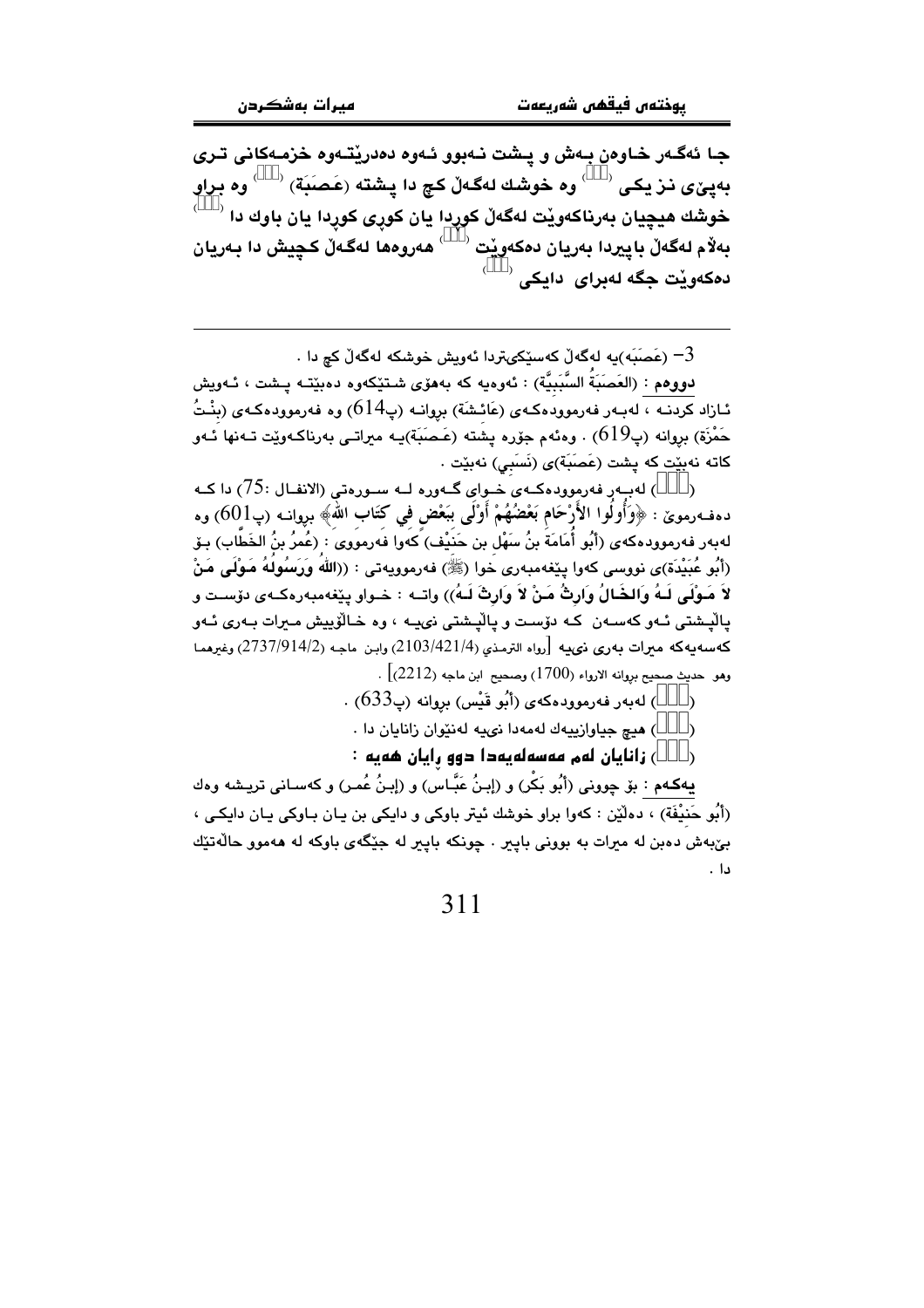l

وه بـرای بـاوکی بیٌبـهش دهبیّت لهگـهلٌ بـرای دایکـی و بـاوکی دا $\overset{\leftarrow}{\longrightarrow}$ وه منالّی ئافرەتی (لعَان) کراو <sup>( \_\_)</sup> و منالّی (زنَا)یش تـهنها لـه دایـك و خزمـانی

دووهم : بۆ چوونى جەماوەرى ھاوەلان و شوێن كەوتوانە ، لە پێشى ھەموويانــەوە (زیـد بـن ثابـت)ه کـه یێفهمبـهري خـوا (ﷺ) شـایهتي لـيّ هـاتوێتي بـوّ داوه لــه (علـم لفرائض)دا بهسهر هـاوهلاني تـردا ، وه بۆچـوونى (عَلـي) و (إِبْـنُ مَـسْعُود) و (الـشَّعْبي) و  $\mathsf{I}$ (أَهْلُ المَديْنَة) و (مَالك) و (الشَّافعي) و (أَحْمَد) و (أَبُو يُوسُف) و (مُحَمَّدُ بـنُ حَسَن) يـشه کهوا براو خوشکی دایکی و باوکی بن یان باوکی میراتیان بهر دهکهوێت لهگهڵ بـایـبردا وه باپير بيّ بهشيان ناكات وهك چۆن باوك بيّ بهشيان دهكات ، وه بهالگهيشيان ئهوهيه كهوا باپير و برا له نزيكيان دا لهمردوهكهوه لهيـهك پلـه دان ، چـونكه بـاپير بـهفۆى باوكـهوه نزیك دهبێتهوه و برایش ههروهها بههۆی باوكهوه نزیكه ، باپیر (أصْل)ی باوكه و بـرایش (فَرْع)ی باوکه ، کهوا بوو پلهیان یهکسانه ، ئیتر هیچ رِوو یهکی شـهرعی تێدا نیپـه کـهوا يەكێكيان مىراتى بەر بكەوێت و ئەوي تريان بەرى نەكەوێت … وە ئەمەشىيان بىۆ چـوونى راست ترو وهبهر تره (والله أعلم) .

) لهبــهر فهرموودهكــهي (جَــابرُ بــنُ عَبْــدالله) (خوايــان لــيٌ رِازي بيّــت) كــهوا  $\mathcal{E}$ فەرمووى : ژنەكەي (سَعْدُ بنُ رَبِيمِ) ھەردوو كچەكەي كەلە (سَعْد)ن ھێنا بۆلاي يێغەمبەرى خوا (ﷺ) جا ووتی : ئەی پێغەمبەری خوا (ﷺ) ئەمە ھەردوو كچەكەی (سَـعْدُ بـنُ رَبيـع)ە باوکیان لهگهڵت دا لهڕێژی (أَحُد) دا شههید بوو ، وه مامیان ههموو مالّهکهیانی بـردوه و هیچی بۆیان بەجیّ نەھیّشتوە ، وە كەسىش مارەيـان ناكـات مەگـەر پارەيـان ھـﻪبیّت ، فهرمووی : خوای گهوره خۆی بږیار لهسهر ئهمه دهدات ، جا ئايهتی ميرات دابـهزی ، جـا بِيّفهمبِهرى خوا (ﷺ) نـاردنى بـۆلاى ماميـان و فــهرمووى : ((إِعْط إِبْنَتَـيْ سَعْدِ التُّلُتَـيْنِ وَاعْطِ أَهُّهُمَا التُّمُنَ وَمَا بَقِيَ فَهُوَ لَكَ)) واته : دوو لهسهر سـێ (ــــــ)ى مالْهكـهى (سَـعْد) بدهره ههردوو کچهکهی ، وه ههشت یهکیش بدهره دایکیان وه ههر چی مایهوه ئـهوه بـۆ تۆيە))  $\bigl[$ رواەأبوداود (3/رقم/2892) والترمذي (4/414/42092) وابـن ماجـه (2/908/2) وهـو حـديث حسن بروانه صحيح بروانه صحيح ابي داود (2573 ، 2574) وصحيح ابن ماجه (2199)] .

) لهبـهر فهرموودهكـهى (عَلــى) (خــواى لــىٌ رازى بيّـت) كــهوا فــهرمووى :  $\rightarrow$ ((پێغهمبهری خوا (ﷺ) بږیاری داوه کهوا برای دایك و باوکی میراتی یهکتری دهبـهن نــهك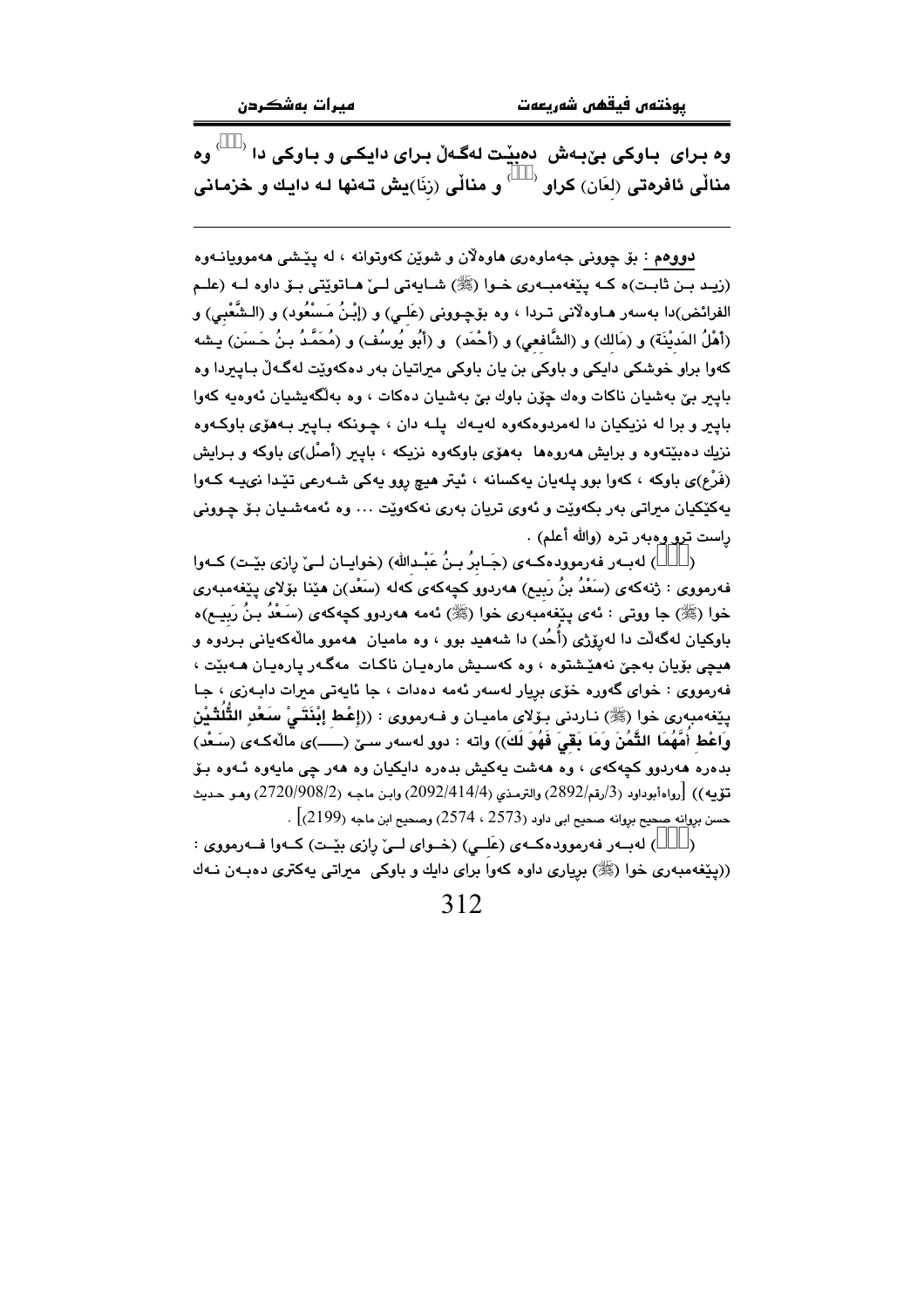دابك ميرات وەردەگرن وەھەر خزمانى دابكيش ميراتى ئەوان دەبـەن ' ` وە منالٌ تا دەنگى لێوە نەبيسترێت ميراتى بەرناكەوێت  $\langle\quad\rangle$ وە ئەگەر خاوەن بەشەكان زۆر بوون ئەوە (عَوْل) دەكرێت . <sup>( \_\_)</sup>

برای باوکی ، پیاو میراتی برای دایك و بـاوکی بـهر دهکـهویّت نـهك میراتـی بـرای بـاوکی))  $(1667)$ رواه الترمذي (2094/416/4) و ابن ماجـه (2739/915/2) و وغيرهمـا وهـو حـسن بروانـه الارواء (1667)  $\vert$ وصحيح ابن ماجه (2214)

) ئەو منالّەيە كەوا مێرد لەكاتى (لعَان) كردن دا (إنْكَار)ى دەكـات كـه منـالّى  $\lambda$ ئەوبێت . بڕوانە باسى (لعَان) (پ142) .

) له بهر فهرمووده که ی (سَهْلُ بنُ سَعْد) له (حَديْثُ الملاعنَة) : کـهوا کورِهکـه $_{\odot}$  $\lambda$ به دایکهوه بانگ دهکرا ، یاشان سوننهت وابوه که ئهو میرات لهدایکی دهبات و دایکیشی میرات له ئـهو دهبـات ، چـهندێك خـواي گـهوره بهشـي بــوّ ديــاري كردبێـت)) [رواه البخـاري  $\frac{1}{2}$ رقم/5309) ومسلم (130/2/1130).

وه (محمد صديق حسن خان) دهفهرميّ : زانايان (إجْمَـاع) يـان كـردوه كـهوا منـالِّي ئافرەتى (لعَان) كراو و منـالْي (زنَـا)پـش ميراتـي لـه بـاوك و خزمـانى بـاوك وەرنـاگرن ، ومیراتیانیش تەنھا بۆ دایك و خزمانبي دایكه ، وه میراتبي ئەوانیىشىیان بەردەكـەوپْت [بروانـە  $\left.\frac{1}{2}\right]$ الروضة الندية بتحقيق محمد صبحي حلاق (701/2) .

) لهبـهر فهرموودهكـهى (أَبُـو هُرَيْـرَة) (خـواى لـىْ رِازى بيْـت) كـهوا پيْغهمبـهرى  $\lambda$ خوا(ﷺ)

فهرمووى : ((إِذَا إِسْتَهَلَّ الَمَولُودُ وُرِّثْ)) واته : ئەگەر مندالْي لەدايك بوو دەنگى لىْ بەرز بویـهوه ئـهوه میراتــي بهردهکـهوێت [رواه ابـوداود (3/رقـم/2920) وهـو حـديث صـحيح بـشواهده بروانــه الارواء  $\lceil (1707) \rceil$ 

) (العَوْل) له زماني عەرەب دا واته : بەرز بونەوە دەوترێت : (عَالَ المَيْـزَان) :  $\mathcal{L}$ ئەگەر بەرز بويەوە ٠ وە بـەواتاي لار بونـەوە بـۆلاي زولْـم وسـتـەميش دێـت خـواي گـەورە دەڧەرموين : ﴿وَذَلِكَ أَدْنَى أَلا تَعُولُوا﴾ .

وه لهشـهرعیش دا ، واتـه : زیـاتر دابـهش کردنـی بهشـی خـاوهن بهشـهکان و کـهم كردنەوەي ئەندازەي ھەريەكەيان لە مېراتەكەدا ھەركەس بەپى، بەشى خىۆى بىق ئـەوەي ميچ کەسێك لە خارەن بەشەكان بێبەش نەبن لە مىراتەکە .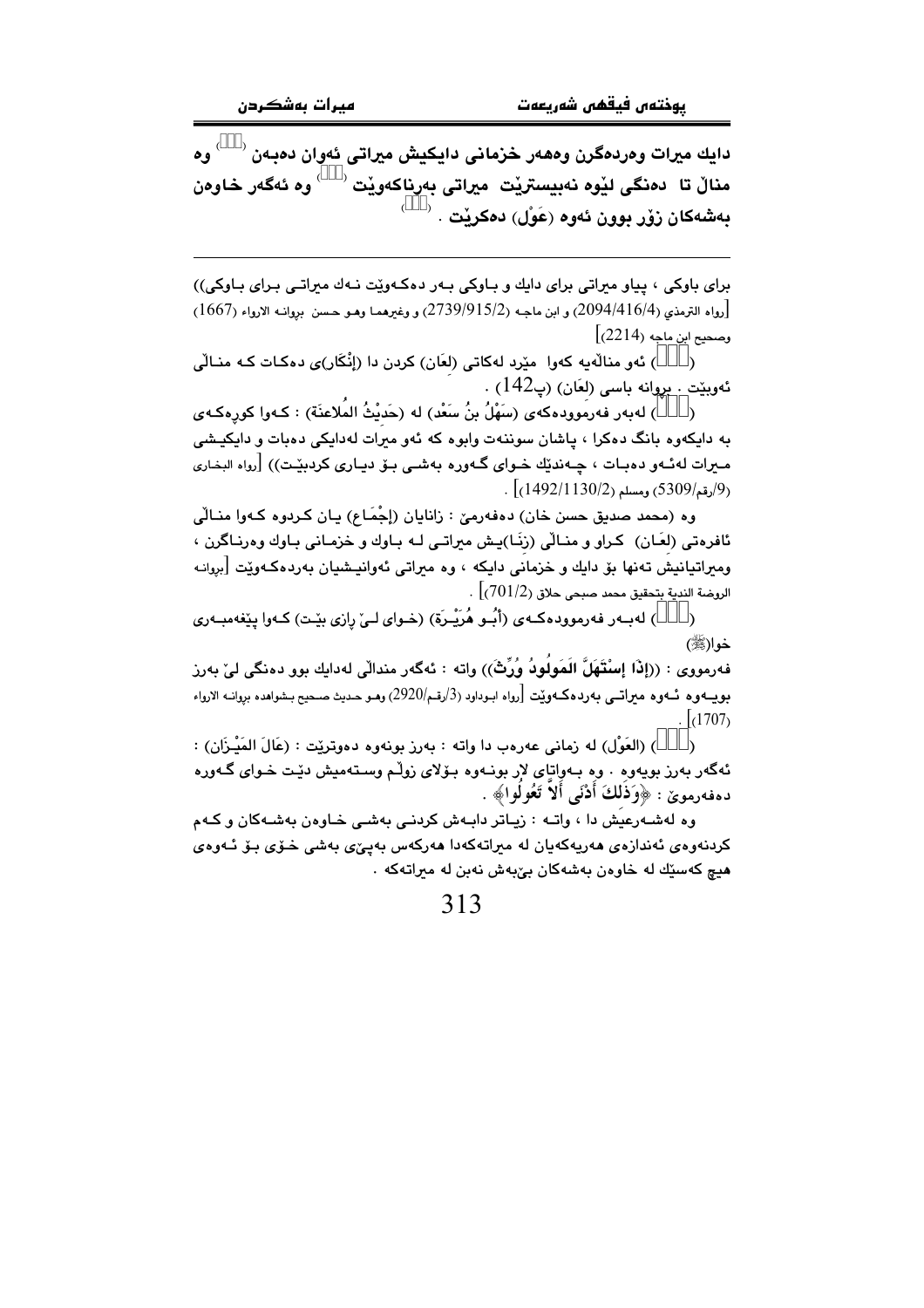وه بهكهم جار (عَوْل) كردن له مـبرات دا لـهكاتي ئيمـامي (عُمَـر) دا كـرا (خـواي لـيّ رازی بێت) کهوا ئافرهتێك مرد بوو جا میرات بهرهکانی مێردهکهیی و دوو خوشکی بـوون ، جا ئیمامی (عُمَر) بهو (صحابه)انهی فهرموږ کـه لهگهڵی٤دا بـوون : ئهگـهر بـه مێردهکـه دهست پيئ بکـهم پـان بـه دوو خوشـکهکهي ئـهوه ئـهوي تريـان حـهق و مـافي خـۆي بهتەواوەتى وەرناگرێت ، من راوێژتان پێ دەكـهم ، جـا (زَيْـدُ بـنُ ثَابـت) (خـواي لـيٚ رازي بِيِّت) ئامـاژەي كـرد كــەوا (عَـوْل)ى تيِّـدا بِكــات ، بۆيــە ئــەويش فــەرمووى : ((أَعيْلُـوا الفَرَائضَ)) . وههـاوهلانيش بـهوه رازي بـوون . وهنّـهو مهسـهلانهي كـه (عَـوْل)ي تنيّـدا دهکرێت ئەوانەيە کە بنچينە (أَصُول)ەکانى شەش (6) بێت يـان دوانـزە (12) بێت يـان بيست و چوار (24) . جا شەش (عَوْل) دەكرێت بۆ جەوت يان بۆ ھەشت يـان بـۆ نـۆ يـان يۆ دە › وە دوانزەيش (عَوْل) دەكرێت بۆ سيانزدە بـان يـانزە بـان چەڤـدە › وە بيـست و چواریش تەنھا بۆ بیست و حەوت (عَوْل) دەكرێت ، وە شىێوەي چارە كردنـى مەسـەلەي (عَوْل) بەوە دەبێت ، كەوا يەكەم جار بنچينەي مەسەلەكە بزانيت وەبەشى ھەموو كەسێك لهمیرات به رهکان بزانیت ، یاشان واز لـه بنـجینهکه بیّنـه و کـوّی بهشـی هـهموو مـیرات بهرهکان بکهره بنچینه و دابهشی بکهرهوه به سهرهیان دا . بۆ نموونه : ئهگهر ئافرهتێك مـرد و مێـرد و دوو خوشـکی هـهبوو ، جـا بهشـی مێـرد نیـوه (ــــــ)یـه وه بهشـی دوو خوشکەکەيش دوو لەسەر سێ (ــــــ)يـه ، کـەوا بـوو بنـڃينەي مەسـەلەکە شەشـە (6) ، نیوهی بۆ مێردەكە كە سێ (3) بەشە وەدوو لەسەر سێیشی (ــــــ) بىۆ خوشىكەكانە كـە چوار (4) دهکات ، کهوا بوو دهبێت بنچینهی مهسهلهکه (عَوْل) بکرێت بۆ حەوت (7) سێ ی بۆ مێردەكە و چوار (4)يش بۆ دوو خوشكەكە . بەم شێوەيە بەشى ھەر يـەكێك لـە $(3)$ میرات بەرەكان بـه ئەنـدازەي بەشـەكەي خـۆي كـەم دەبێتـەوە ، بـەلاّم ھـەموويان بـەش دهبهن و کهسیش بے بهش نابیّت ، وهزولّم و ستهمیش له کهسیان ناکریّت .

۱ الحَمْدُ لله ۱ ئەوە بەشى مىرات بەشكردن كۆتاپى پى ھات و ئىستايش دەچىنە سەر بەشى خەبات كردن و تېكۆشان.

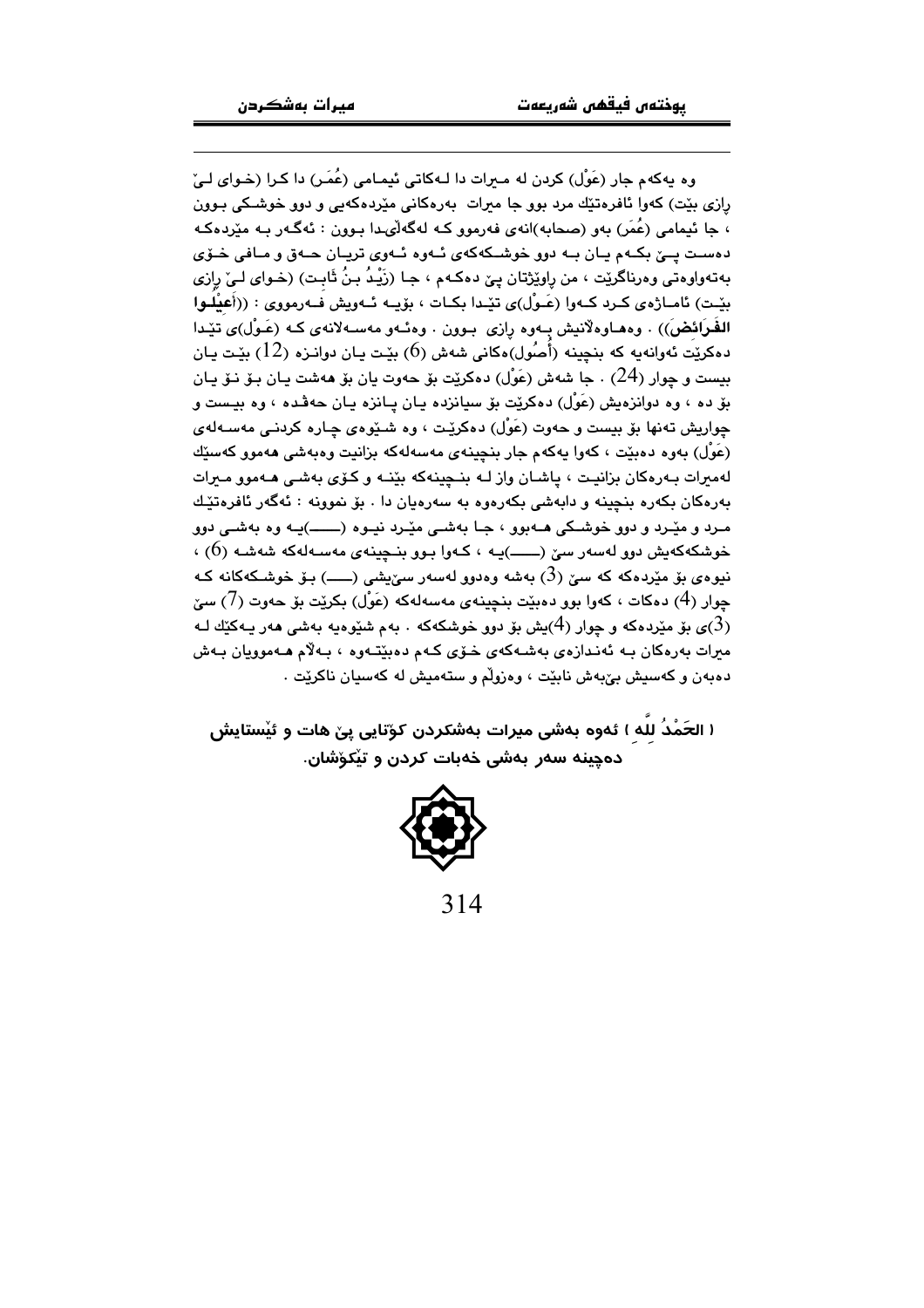پوختەں فيقھى شەريعەت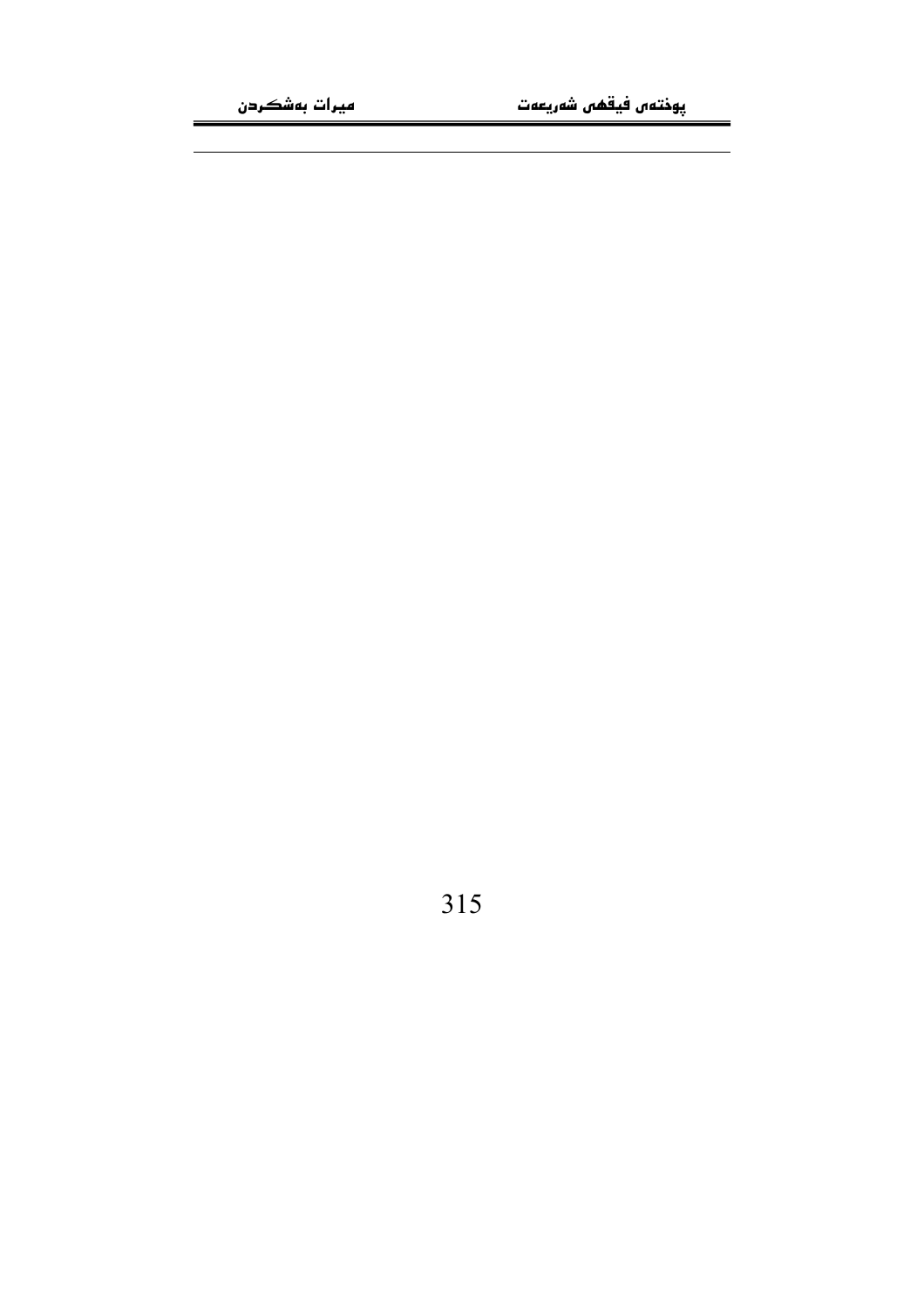# لەبلاّۈكراوەكانى مالّپەرى ئيمان وەن www.iman1.com هەمیشە لەگەلّمان بن بۆنوێبوونەوەي ئیمان imanonekurd@yahoo.com